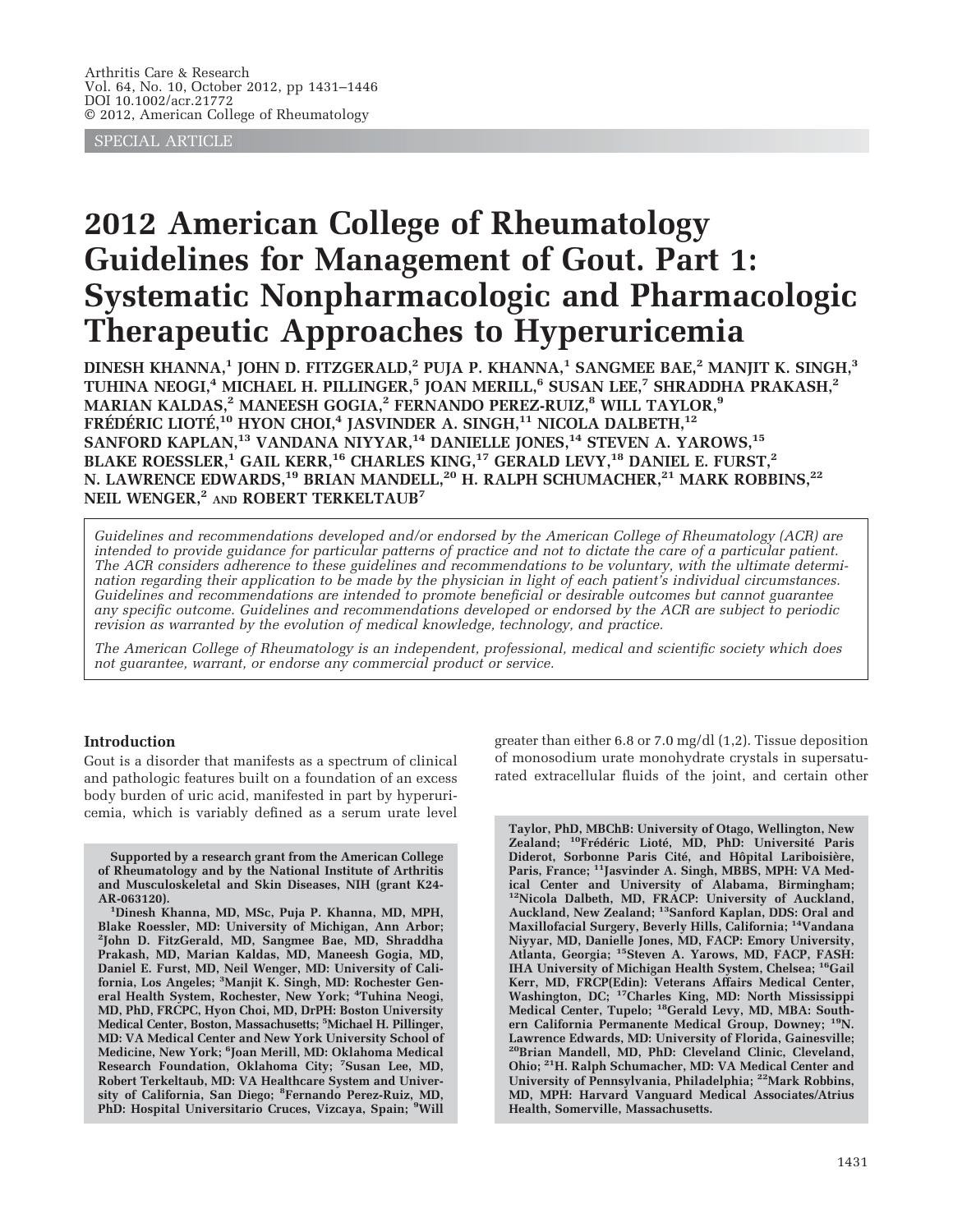# **Significance & Innovations**

- Patient education on diet, lifestyle, treatment objectives, and management of comorbidities is a recommended core therapeutic measure in gout.
- Xanthine oxidase inhibitor (XOI) therapy with either allopurinol or febuxostat is recommended as the first-line pharmacologic urate-lowering therapy (ULT) approach in gout.
- Serum urate level should be lowered sufficiently to durably improve signs and symptoms of gout, with the target  $<$ 6 mg/dl at a minimum, and often  $<$ 5 mg/dl.
- The starting dosage of allopurinol should be no greater than 100 mg/day and less than that in moderate to severe chronic kidney disease (CKD), followed by gradual upward titration of the maintenance dose, which can exceed 300 mg daily even in patients with CKD.
- Prior to initiation of allopurinol, rapid polymerase chain reaction– based HLA–B\*5801 screening should be considered as a risk management component in subpopulations where both the HLA– B\*5801 allele frequency is elevated and the HLA– B\*5801–positive subjects have a very high hazard ratio ("high risk") for severe allopurinol hypersensitivity reaction (e.g., Koreans with stage 3 or worse CKD and all those of Han Chinese and Thai descent).
- Combination oral ULT with 1 XOI agent and 1 uricosuric agent is appropriate when the serum urate target has not been met by appropriate dosing of an XOI.
- Pegloticase is appropriate for patients with severe gout disease burden and refractoriness to, or intolerance of, appropriately dosed oral ULT options.

**Drs. Dinesh Khanna, FitzGerald, and Puja P. Khanna contributed equally to this work.**

**Dr. Dinesh Khanna has received consultant fees, speaking fees, and/or honoraria (less than \$10,000 each) from Novartis and Ardea and (more than \$10,000 each) from Takeda and Savient, and has served as a paid investment consultant for Guidepoint. Dr. Puja P. Khanna has received speaking fees (less than \$10,000) from Novartis and (more than \$10,000) from Takeda, and has served on the advisory board for Novartis. Dr. Pillinger has received speaking fees and/or honoraria (less than \$10,000 each) from the RA Investigator Network, NY Downtown Hospital, Winthrop Hospital, and Einstein College of Medicine. Dr. Perez-Ruiz has received consultant fees, speaking fees, and/or honoraria (less than \$10,000 each) from Novartis, Menarini, and Savient, and (more than \$10,000) from Ardea. Dr. Liote´ has received consultant fees, speaking fees, and/or honoraria (less than \$10,000 each) from Novartis Global, Novartis France, and Ipsen, and has served as a paid investment consultant for Gerson Lehrman Group. Dr. Choi has served on the advisory boards (less than \$10,000 each) for Takeda, URL,**

sites, mediates most of the clinical and pathologic features of gout. Typically, the disease initially presents as acute episodic arthritis. Gout also can manifest as chronic arthritis of 1 or more joints (1,2). Tophi, mainly found in articular, periarticular, bursal, bone, auricular, and cutaneous tissues, are a pathognomonic feature of gout, and are detectable by physical examination and/or by imaging approaches and pathology examination (3–5). Renal manifestations of gout include urolithiasis, typically occurring with an acidic urine pH  $(1,2)$ . Chronic interstitial nephropathy, mediated by monosodium urate monohydrate crystal deposition in the renal medulla, can occur in severe disease, but is currently considered to be an uncommon clinical manifestation of gout.

Gout is one of the most common rheumatic diseases of adulthood, with a self-reported prevalence in the US recently estimated at 3.9% of adults ( $\sim$ 8.3 million people) (6). The prevalence of gout has risen in many countries (e.g., New Zealand) and especially in the US over the last few decades, mediated by factors such as an increased prevalence of comorbidities that promote hyperuricemia, including hypertension, obesity, metabolic syndrome, type 2 diabetes mellitus, and chronic kidney disease (CKD) (7–10). Other factors in the rising prevalence of gout include certain dietary trends and widespread prescriptions of thiazide and loop diuretics for cardiovascular diseases (11). Many gout patients, including the growing subset of elderly patients affected with gout, have complex comorbidities and medication profiles that complicate overall management (12). Long-term morbidity and impairment of

**and Savient. Dr. Singh has received consultant fees, speaking fees, and/or honoraria (less than \$10,000 each) from Ardea, Savient, Allergan, and Novartis, and (more than \$10,000) from Takeda, and has received investigatorinitiated grants from Takeda and Savient. Dr. Dalbeth has received consultant fees, speaking fees, and/or honoraria (less than \$10,000 each) from Takeda, Ardea, and Novartis, has received research funding from Fonterra, and holds a patent from Fonterra for milk products for gout. Dr. Niyyar has received honoraria (less than \$10,000) from the American Society of Nephrology. Dr. Kerr has served as a study investigator (more than \$10,000 each) for Savient and Nuon. Dr. Edwards has received consultant fees, speaking fees, and/or honoraria (less than \$10,000 each) from Savient, Takeda, Ardea, and Regeneron, and (more than \$10,000) from Novartis, and has given expert testimony for Novartis. Dr. Mandell has received consultant fees, speaking fees, and/or honoraria (less than \$10,000 each) from Savient, Novartis, and Pfizer. Dr. Schumacher has received consultant fees (less than \$10,000 each) from Pfizer, Regeneron, West-Ward, and Ardea, and (more than \$10,000) from Novartis. Dr. Terkeltaub has received consultant fees (less than \$10,000 each) from Takeda, Savient, Ardea, BioCryst, URL, Regeneron, Pfizer, Metabolex, Nuon, Chugai, EnzymeRx, Ajanta, Anadys, Celgene, Isis, and Prescription Solutions, and (more than \$10,000) from Novartis, has received grant support from the VA San Diego Healthcare System and the NIH, and has served as a paid investment consultant for Leerink Swann, Medacorp, and Guidepoint.**

**Address correspondence to Robert Terkeltaub, MD, VA Healthcare System/University of California, San Diego, 111K, 3350 La Jolla Village Drive, San Diego, CA 92161. E-mail: rterkeltaub@ucsd.edu.**

**Submitted for publication January 9, 2012; accepted in revised form June 15, 2012.**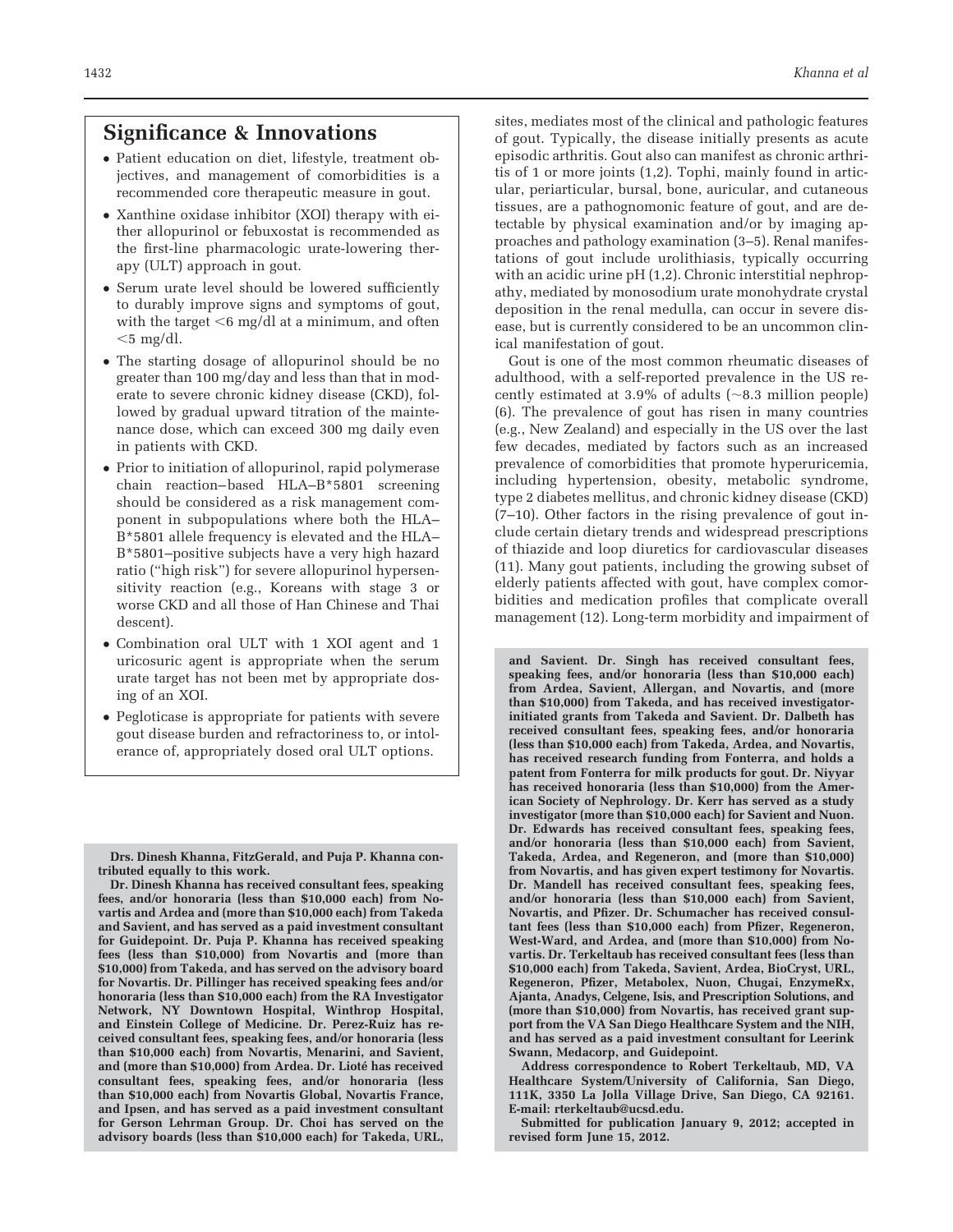health-related quality of life are now better appreciated in many gout patients, particularly those with multiple comorbidities and/or chronic gouty arthritis (13,14). Despite advanced understanding of the molecular bases of hyperuricemia and gouty inflammation and the extensive practice experience of many providers, substantial quality of care gaps exist in gout management (15). Moreover, significant shortfalls in patient education and adherence have been identified in gout (16).

On behalf of the American College of Rheumatology (ACR), we were charged with developing systematic nonpharmacologic and pharmacologic recommendations for effective treatments in gout with an acceptable risk/benefit ratio. Our assignment was to focus on 4 specific domains in gout management. Two of these domains are addressed herein, i.e., urate-lowering therapy (ULT) and chronic gouty arthritis with tophaceous disease detected on physical examination (designated by the ACR with the terminology "chronic tophaceous gouty arthropathy" [CTGA] and specifically represented in the fundamental case scenarios 7–9 described herein). The remaining 2 domains (analgesic and antiinflammatory management of acute gouty arthritis and pharmacologic antiinflammatory prophylaxis of attacks of gouty arthritis) are addressed in part 2 of the guidelines as a separate article (17).

There are multiple lines of epidemiologic and experimental evidence that hyperuricemia, via the effects of excess soluble urate, may play a role in some human renal, cardiovascular, and metabolic comorbidities also frequently associated with gout (7–10). We did not address pharmacologic management of asymptomatic hyperuricemia due to a paucity of prospective, randomized, controlled human research trials in that area (18).

We were charged by the ACR with developing gout recommendations based on evidence as available, at an international level, for rheumatologists and other health care providers, including other subspecialists, primary care practitioners, nurse practitioners, physician assistants, and allied health professionals. The ACR requested that we apply the established RAND/University of California at Los Angeles (UCLA) Appropriateness Method (19) to generate recommendations, and we engaged a diverse international panel of experts. Creating a novel classification of gout as a disease, new gout diagnostic criteria, or a definition of treatment outcomes was beyond the scope of this work. Instead, we generated multifaceted case scenarios to elucidate decision making based primarily on clinical and laboratory test– based data that can be obtained on a gout patient in an office practice setting.

Guidelines for gout management have been generated in the last decade, at the national or multinational society level and independent of industry sponsorship, by the European League Against Rheumatism (EULAR) (20,21), the Dutch College of General Practitioners (22), the Japanese Society of Gout and Nucleic Acid Metabolism (23), and the British Society for Rheumatology (BSR) (24). Moreover, the National Institute for Health and Clinical Excellence single technology appraisal process has been applied to ULT in gout patients receiving febuxostat (25). New guidelines were requested by the ACR, since the understanding of gout risk factors has been greatly aug-

#### **Table 1. Key assumptions in the process applied to develop the recommendations**

- 1. Recommendations were developed using the RAND/ University of California at Los Angeles methodology, which assesses level of evidence and safety and quality, but does not take comparisons of cost and cost-effectiveness of therapies into consideration.
- 2. The guidelines focused on clinically-based decision making in common scenarios and not on rare case presentations.
- 3. Multiple scenarios were developed for acute treatment and chronic gout for voting purposes and are NOT meant to be disease classification criteria for gout.
- 4. The project did not list specific drug choices, contraindications, and dosing in the presence of comorbidities associated with gout or with potential drug–drug interaction. These decisions are left with the practitioner, based on evaluation of the risk/benefit ratio when prescribing each therapy, the drug dosing and safety labeling, and other widely available databases and accessible sources of general medical information about potential drug-related adverse events.
- 5. When a particular drug is not recommended, it does not imply that it is contraindicated. Similarly, if a hierarchy or sequence of a treatment is recommended, it does not necessarily imply that an agent lower in the hierarchy is contraindicated.
- 6. It is assumed that the diagnosis of gout was correct before initiation of any management option.
- 7. It is not always possible for the task force panel to reach a consensus on a case scenario (see Supplemental Figure 3 for examples of voting scenarios, available in the online version of this article at http://onlinelibrary.wiley.com/journal/10.1002/ (ISSN)2151-4658).

mented by recent clinical research (12). Moreover, ULT options recently increased via clinical development and drug regulatory agency approval of new pharmacologic agents (febuxostat and the biologic drug pegloticase) (26,27). New imaging approaches for gout that can detect radiographic changes of early disease not visualized by plain radiography (e.g., high-resolution ultrasound, dualenergy computed tomography [CT]) (28,29) are being investigated for impact on gout diagnosis, assessment of disease burden and severity, and choices and effectiveness of management. Developments such as these are considered in the work of this committee, which was built on several key assumptions (Table 1).

The ACR gout guidelines are designed to emphasize safety and quality of therapy and to reflect best practice, as evaluated by a diverse group of experts that examined the level of evidence available at the time. Importantly, societal cost of health care and cost and cost-effectiveness differences between therapies are excluded from analysis by the RAND/UCLA Appropriateness Method (19) (Table 1). Individual results of this work are designated as "recommendations" rather than guidelines, in order to reflect the nonprescriptive nature of decision making evaluated by experts and based on available evidence at the time. The recommendations cannot substitute for individual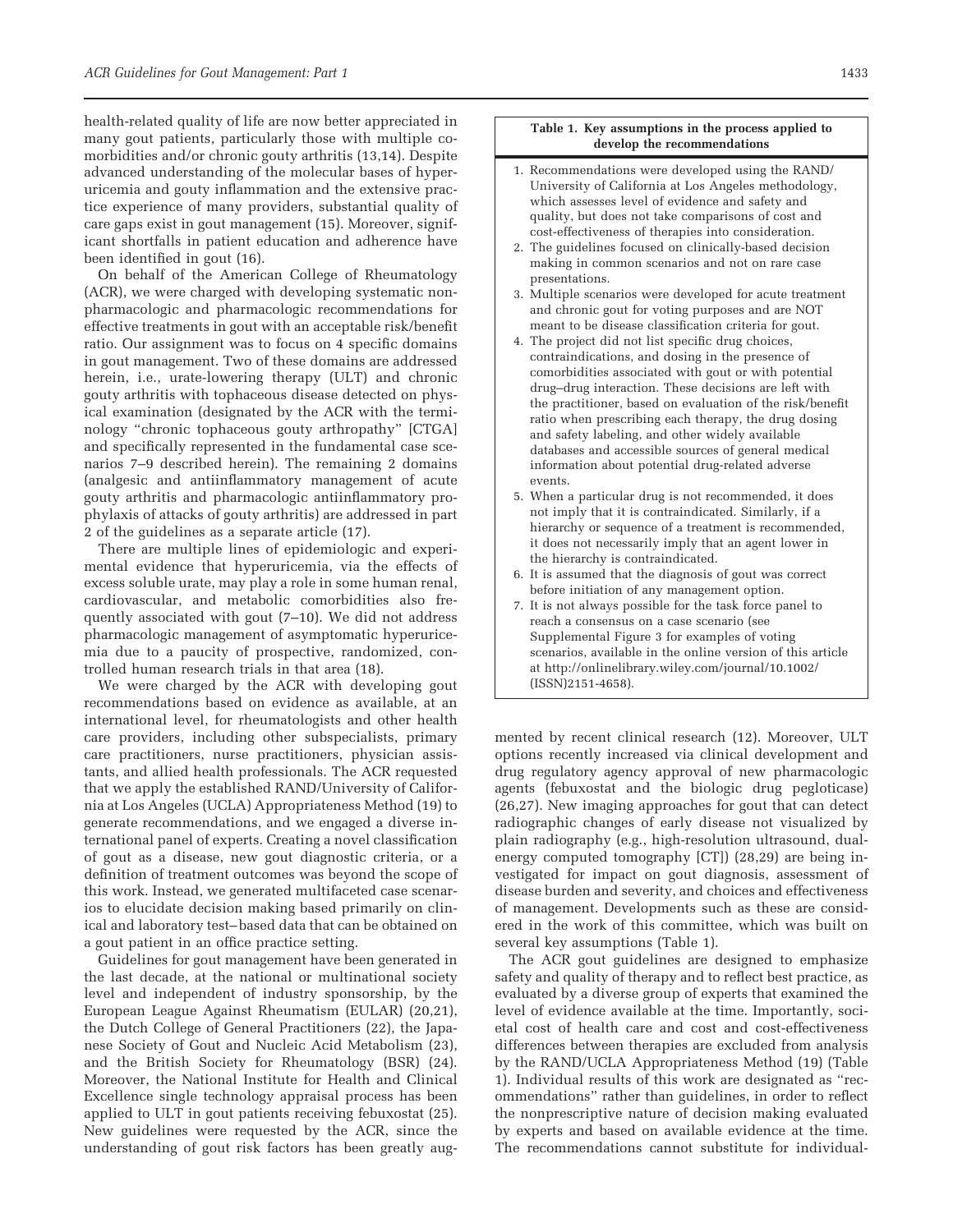ized direct assessment of the patient, coupled with clinical decision making by a competent health care practitioner. Treatment recommendations also assume appropriate attention to potential drug interactions (e.g., with anticoagulants, azathioprine, amoxicillin) and effects of comorbidities such as diabetes mellitus and renal, cardiac, gastrointestinal, and hepatic disease (Table 1). The motivation, financial circumstances, and preferences of the gout patient play a very important role. Moreover, the recommendations for gout management presented here are not intended to limit or deny third party payor coverage of health care costs for groups or individual patients with gout.

#### **Materials and methods**

**Project design, development of recommendations, and grading of evidence.** The overall design of the project is schematized in Supplemental Figure 1 (available in the online version of this article at http://onlinelibrary.wiley. com/journal/10.1002/(ISSN)2151-4658). The RAND/UCLA consensus methodology, developed in the 1980s, incorporates both Delphi and nominal group methods (19,30), and was successfully used to develop other guidelines commissioned by the ACR. The purpose of this methodology is to reach a consensus among experts, with an understanding that published literature may not be adequate to provide sufficient evidence for day-to-day clinical decision making. The RAND/UCLA method requires 2 groups of experts: a core expert panel (CEP) that provides input into case scenario development and preparation of a scientific evidence report, and a task force panel (TFP) that votes on these case scenarios. Our CEP consisted of leaders for each domain (see Supplemental Figure 2, available in the online version of this article at http://onlinelibrary. wiley.com/journal/10.1002/(ISSN)2151-4658). Pharmacologic approaches and diet, lifestyle, and nonpharmacologic measures (e.g., weight loss, exercise) were addressed within each domain. The CEP leaders communicated with an international panel of gout experts and the principal investigators (PIs; JDF, PPK, DK, RT) to develop initial case scenarios that reflect broad differences in severity of the disease and its clinical manifestations. In addition, there were weekly interactive teleconferences between the domain leaders and PIs to refine case scenarios. Although a previous systematic review for gout has been performed by EULAR, as a prime example, we performed our own systematic review of pertinent literature. The resultant scientific evidence report was given to the TFP in conjunction with clinical scenarios representing differing degrees of disease activity. There were multiple questions of interest and alternative options presented for each case scenario.

By ACR mandate, the TFP had a majority of members without a perceived potential conflict of interest (COI), and had diverse experience and expertise, as described in detail in Supplemental Figure 2 (available in the online version of this article at http://onlinelibrary.wiley.com/ journal/10.1002/(ISSN)2151-4658). The TFP included 7 rheumatologists (including 1 Chair of Internal Medicine and 1 Internal Medicine Residency Training Program Director), 2 primary care physicians, a nephrologist, and a

patient representative. There were 2 rounds of ratings, the first anonymous, with the members of the TFP instructed to rank each of the potential elements of the guidelines on a risk/benefit basis ranging from 1–9 on a Likert scale using the Delphi process, followed by a face-to-face group discussion and then revoting of the same scenarios. A vote of 1–3 on the Likert scale was rated as *inappropriate* (risks clearly outweigh the benefits), a vote of  $4-6$  was considered *uncertain* (risk/benefit ratio is uncertain), and a vote of 7–9 was rated as *appropriate* (benefits clearly outweigh the risks). Samples of votes taken and results are provided in Supplemental Figure 3 (available in the online version of this article at http://onlinelibrary.wiley.com/journal/ 10.1002/(ISSN)2151-4658). Votes on case scenarios were translated into recommendations if the median voting score was graded 7–9 (appropriate) and if there was no significant disagreement, defined as no more than 1 of 3 of the votes graded as inappropriate for the scenario. The final rating was done anonymously in a 2-day face-to-face meeting, facilitated by an experienced moderator (NW). During the face-to-face TFP meeting, some case scenarios were clarified for content or verbiage and revoted on by the TFP.

The level of evidence supporting each recommendation was ranked based on previous methods used by the American College of Cardiology (31) and applied to recent ACR recommendations (32,33). Level A grading was assigned to recommendations supported by multiple (i.e.,  $>1$ ) randomized clinical trials or meta-analyses. Level B grading was assigned to the recommendations derived from a single randomized trial or nonrandomized studies. Level C grading was assigned to consensus opinion of experts, case studies, or standard of care.

**Systematic review.** PubMed and the Cochrane Central Register of Controlled Trials from the 1950s to the present were searched to find articles on gout with the help of an experienced librarian. We used a search strategy based on the Cochrane Highly Sensitive Search Strategy for identifying randomized trials. The search was expanded to include articles discussing research designs such as cohort, case– control, and cross-sectional studies. Limits included English language and the exclusion of "animal only" studies. The exact terms, process, and results of the search are summarized in Supplemental Figure 4 (available in the online version of this article at http://onlinelibrary.wiley. com/journal/10.1002/(ISSN)2151-4658).

**Clinical case descriptions.** The TFP evaluated clinical scenarios with differences in frequency of acute gout symptoms and differences related to the presence or extent of chronic findings (tophi, synovitis) on physical examination, similar to what a clinician might see in a busy practice. Scenarios were divided into mild, moderate, and severe disease activity in each of 3 distinct "treatment groups" (Figures 1A and B). In generating these 9 fundamental clinical case scenarios, mild disease activity levels in each treatment group were meant to represent patients at the lowest disease activity level for which most clinicians would consider initiating or altering a specific med-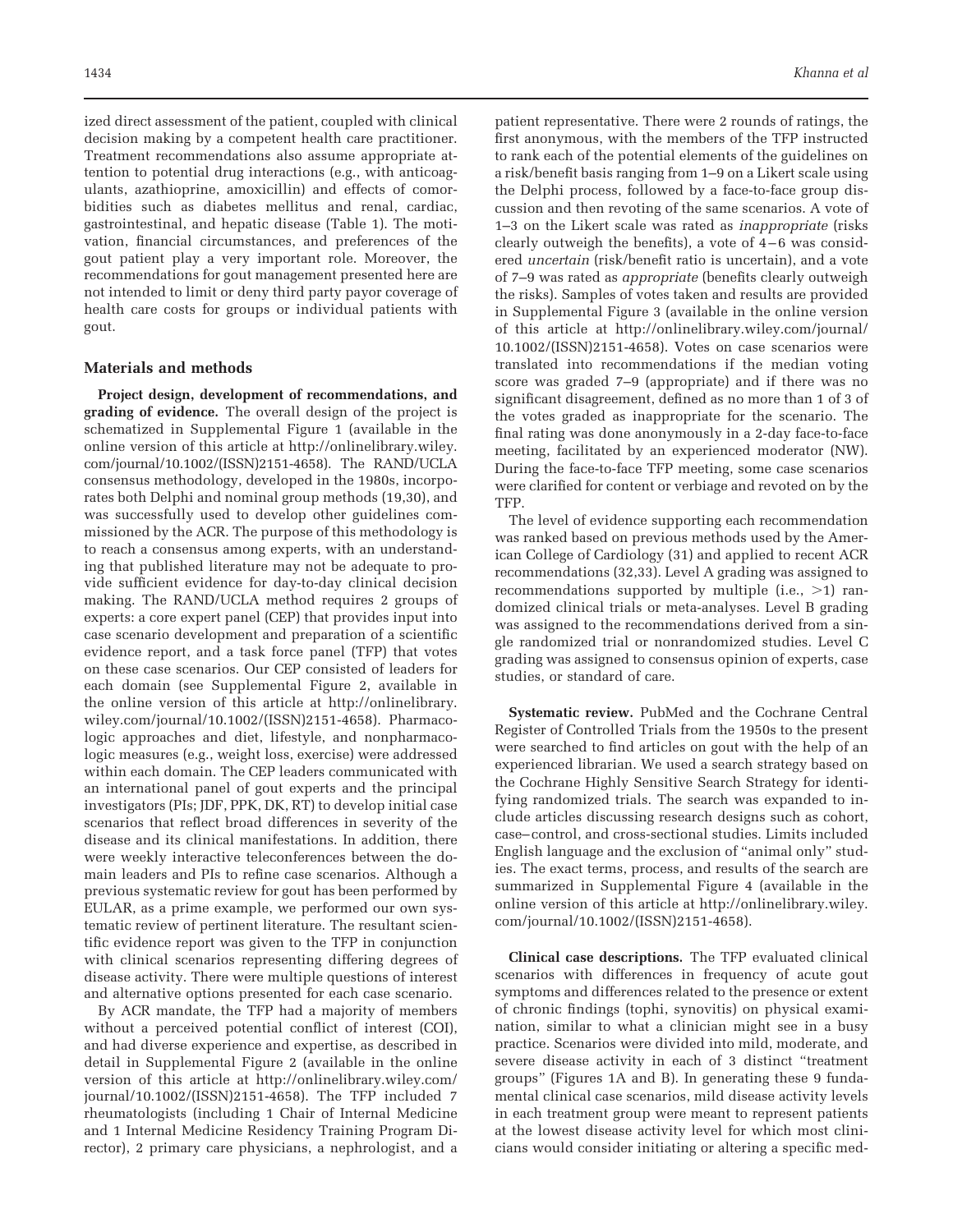| <b>Tophus or Tophi</b><br>detected on<br>Symptoms<br>Physical Exam |                 | Frequency                               | CASE<br><b>SCENARIO</b><br><b>NUMBER</b> |
|--------------------------------------------------------------------|-----------------|-----------------------------------------|------------------------------------------|
| Intermittent<br>symptoms                                           | <b>NO</b>       | Infrequent Symptoms (< 1 attack/yr)     |                                          |
|                                                                    | NO              | Frequent Symptoms (2-6 attacks/yr)      | $\overline{z}$                           |
|                                                                    | NO <sub>1</sub> | Very Frequent Symptoms (> 7 attacks/yr) | 3                                        |
| Intermittent<br>symptoms                                           | YES             | Infrequent Symptoms (< 1 attack/yr)     | 4                                        |
|                                                                    | YES             | Frequent Symptoms (2-6 attacks/yr)      | 5                                        |
|                                                                    | <b>YES</b>      | Very Frequent Symptoms (> 7 attacks/yr) | 6                                        |

**GOUT CASE SCENARIOS** 

Case scenarios for Chronic Tophaceous Gouty Arthropathy

| <b>Disease</b><br><b>Severity</b> | <b>Characteristics</b>                                                                                                   | CASE<br><b>SCENARIO</b><br><b>NUMBER</b> |
|-----------------------------------|--------------------------------------------------------------------------------------------------------------------------|------------------------------------------|
| Mild                              | *Simple chronic tophaceous gouty arthropathy<br>*Affecting 1 joint<br>·Stable disease                                    | $\overline{z}$                           |
| Moderate                          | *Simple chronic tophaceous gouty arthropathy<br>*Affecting 2-4 joints<br>*Stable disease                                 | 8                                        |
| Severe                            | *Chronic tophaceous gouty arthropathy of >4 joints<br>OR<br>. ≥1 unstable, complicated, severe articular tophus or tophi | 9                                        |

B

**Figure 1.** Fundamental case scenarios evaluated by the task force panel (TFP). The TFP evaluated a broad spectrum of severity of gout, with presenting clinical information comparable to that encountered in practice. Scenarios were formulated iteratively by the core expert panel, as described in the text, and were not intended to serve as disease classification criteria. All case scenarios assumed that the diagnosis of gout was correct, and that there was some evidence of gout disease activity. Three distinct "treatment groups" for these recommendations, each with 3 case scenarios designed to succinctly represent clinically-based decision making and totaling 9 in all, are shown. The treatment group with intermittent attacks of acute gout but no tophi detected on physical examination was subdivided based on increasing yearly frequency of episodes of acute gouty arthritis of at least moderate to severe pain intensity (case scenarios 1–3; **A**). Gout associated with clinically apparent high body urate burden was evaluated in case scenarios where there were  $\geq 1$  tophi on physical examination, and either **A,** intermittently symptomatic acute gouty arthritis (case scenarios  $4-6$ ), or **B**, chronic joint symptoms due to synovitis attributable to gout or articular tophus or tophi in case scenarios 7–9 (the domain termed chronic tophaceous gouty arthropathy [CTGA]). Severity of case scenarios in the CTGA domain was distinguished by extent and characteristics of the tophi and chronic arthropathy, with variable inflammatory and deforming features detected on physical examination (see Figure 2).

ication regimen. Conversely, the severe disease activity level was intended to represent patients with disease activity greater than or equal to that of the "average" subject studied in a clinical trial. The case scenarios were not intended to serve as classification criteria. To allow the TFP to focus on management decisions, each case scenario had the assumption that the diagnosis of gout was correct. In addition, it was assumed that there was some clinical evidence of gout disease activity. This included intermittent symptoms of variable frequency, specifically pre-

sented to the TFP as episodes of acute gouty arthritis of at least moderate to severe pain intensity (17). Other clinical evidence of gout disease activity, presented to the TFP in specific case scenarios, was tophi detected by physical examination, or alternatively, chronic symptomatic arthritis (i.e., "chronic arthropathy" or "synovitis") due to gout, with or without confirmed joint damage (e.g., deformity, erosion due to gout on an imaging study) (Figure 2). Hyperuricemia was defined here as a serum urate level  $>6.8$ mg/dl (2). We determined all aspects of case scenario definitions by a structured iterative process, using regular e-mail and teleconferences at least once per month. Multiple revisions to the proposed parameters were carried out, until accepted by the CEP domain leaders.

**Definitions of pharmacologic therapeutic agents.** Medication classes evaluated in the case scenarios were defined as follows: xanthine oxidase inhibitor (XOI) refers to allopurinol or febuxostat, and uricosuric agents were defined to include agents available in the US (probenecid and off-label use [as uricosuric therapy] of fenofibrate and losartan), but did not include sulfinpyrazone or benzbromarone. Other agents and modalities were selfexplanatory. Evaluation by the TFP of effectiveness of a given therapeutic option assumed that patients in the case scenarios received the maximum tolerated typical dose for a period of time sufficient to accurately assess therapeutic response, unless otherwise indicated.

**Managing perceived potential COI.** Perceived potential COI was managed in a prospective and structured manner. Specifically, all participants intellectually involved in the project, whether authors or not, were required to fully and prospectively disclose relationships with pharmaceutical companies with a material interest in gout (see Supplemental Figure 2 and Appendix A, available in the online version of this article at http://onlinelibrary.wiley.com/ journal/10.1002/(ISSN)2151-4658). Disclosures were updated every 6 months, and for the PIs, CEP, and TFP, updated just prior to the face-to-face meeting. A summary listing of all perceived potential COI was disseminated to all participants in the project, and is available in Supplemental Appendix A (available in the online version of this article at http://onlinelibrary.wiley.com/journal/10.1002/ (ISSN)2151-4658). Based on the policies of the ACR, which are aligned with those of many medical societies, no more than 49% of the project participants could have a COI at any given time. It was required that the project PI (JDF) remain without perceived potential COI prior to and during the process.

## **Results**

**Primary principles of management for all gout case scenarios.** The TFP generated recommendations for a systematic nonpharmacologic and pharmacologic management approach intended to be applicable to all patients with gout, which is summarized in Figure 3. This was based on the assumption that the diagnosis of gout was correct before initiation of management. The approach highlighted patient education on the disease and treat-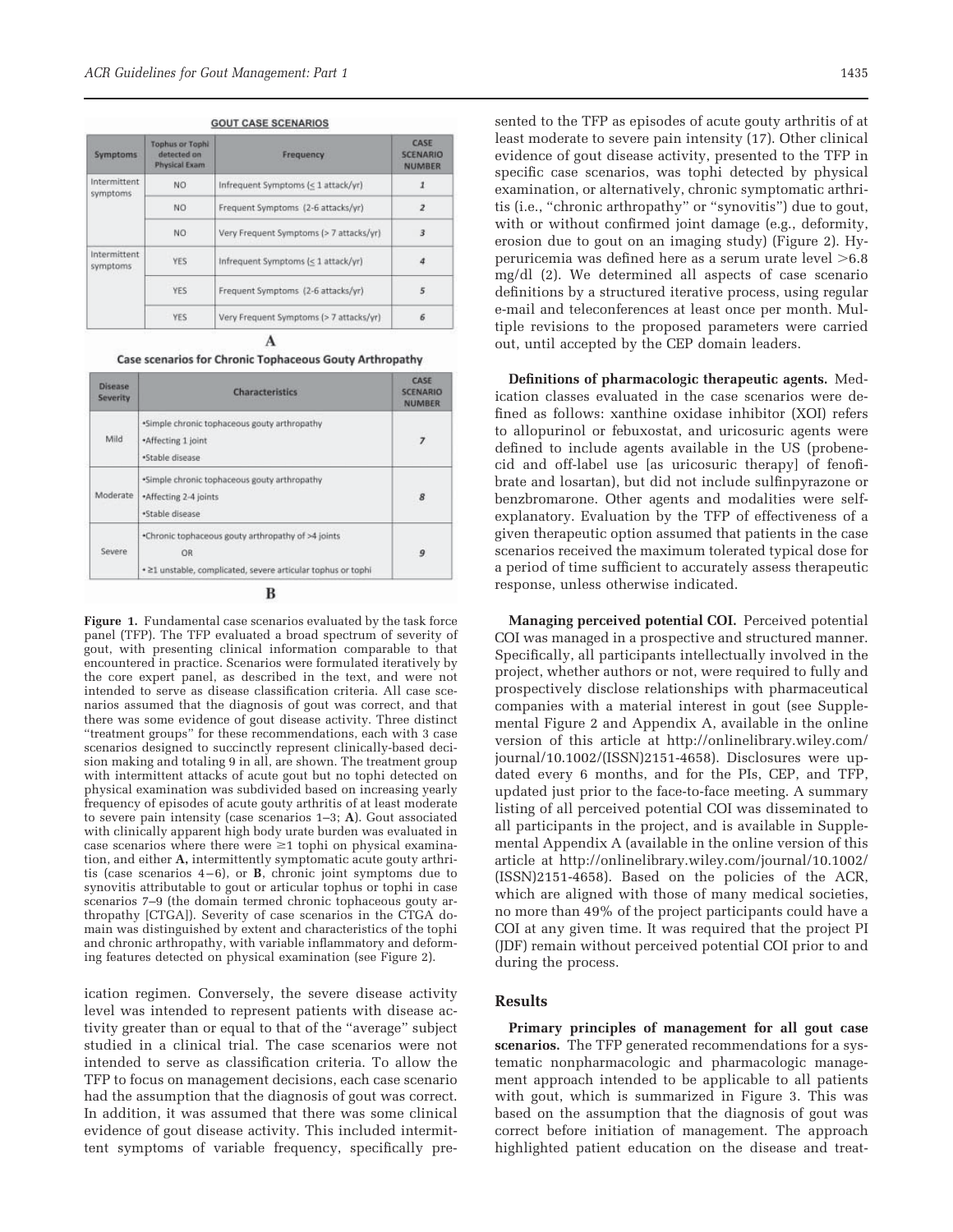

**Figure 2.** Detailed pictorial representations of chronic arthropathy in chronic tophaceous gouty arthropathy (CTGA) case scenarios presented to the task force panel (TFP). A core element of our approach was to present the TFP and the readership with specifically detailed summaries of the CTGA case scenarios (case scenarios 7–9 in Figure 1B), including pictorial examples, to allow focus on clinical information that prompts management decisions. The photograph on the top left was provided by Dr. Robert Terkeltaub; the photographs on the top and bottom right were provided by Dr. Fernando Perez-Ruiz.

ments and their objectives, and initiation of diet and lifestyle recommendations, including the particular role of uric acid excess in gout and as the key long-term treatment target (evidence B) (34). The TFP also recommended, on a case-by-case basis, careful consideration of potential elimination of serum urate– elevating prescription medications that might be nonessential for the optimal management of comorbidities (e.g., hypertension, hyperlipidemia, or major organ transplant) in a given patient. Prime examples of urate-elevating medications are thiazide and loop diuretics, niacin, and calcineurin inhibitors (evidence C). However, the TFP, without a specific vote, recognized the particular benefits of thiazides for blood pressure control and outcomes in many patients with hypertension. Although low-dose acetylsalicylic acid (aspirin  $\leq$ 325 mg daily) elevates serum urate, the TFP did not recommend discontin-

uation of this modality as cardiovascular disease prophylaxis in gout patients. In discussion, without a specific vote, the TFP viewed the relative risks specifically attributable to the modest effects of low-dose aspirin on serum urate as negligible in gout management.

The TFP recommended that clinicians consider causes of hyperuricemia for all gout patients, and recommended a specific comorbidity checklist (evidence C) (Table 2). In doing so, the TFP specially recommended consideration, and if indicated, medical evaluation of certain agents and disorders that cause uric acid underexcretion or overproduction, which thereby could merit laboratory investigations such as urinalysis, renal ultrasound, a complete blood cell count with differential cell count, or urine uric acid quantification, as indicated. In this context, the TFP specifically recommended screening for uric acid overpro-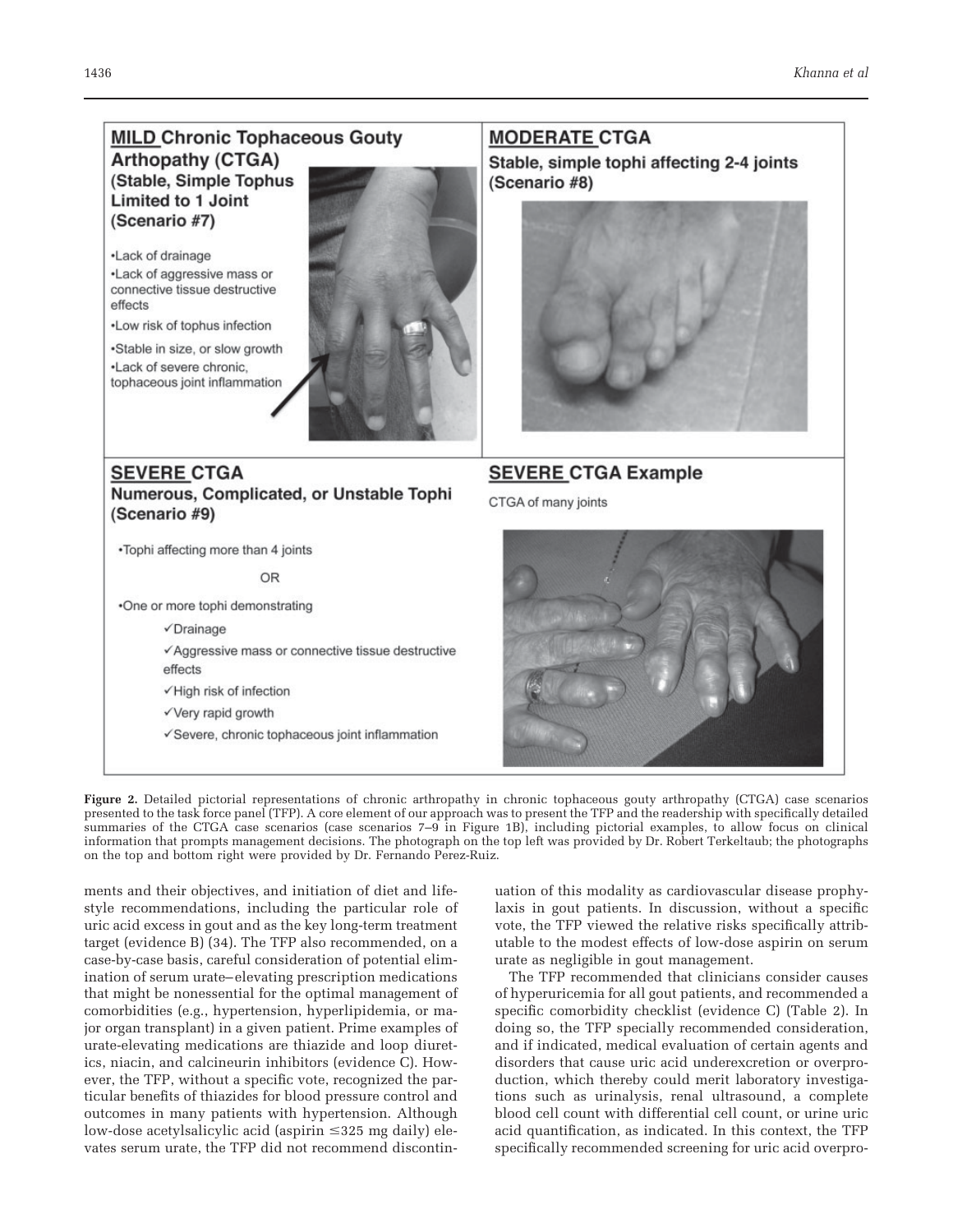

**Figure 3.** Baseline recommendations and overall strategic plan for patients with gout. This algorithm summarizes overall treatment strategies and flow of management decisions for gout. Certain elements, including nonpharmacologic and pharmacologic measures, the approach to refractory disease, and treatment and antiinflammatory prophylaxis of acute gout attacks, are developed further in Tables 2– 4 and Figures 4 and 5, and in part 2 of the guidelines, as referenced in the figure. Evidence grades (A–C, as indicated) are summarized for each task force panel (TFP) recommendation, and the text discusses in detail each aspect of clinical decision making.  $ULT =$  urate-lowering therapy;  $CKD =$  $\alpha$ chronic kidney disease;  $\text{CrCl} = \text{c}$ reatinine clearance.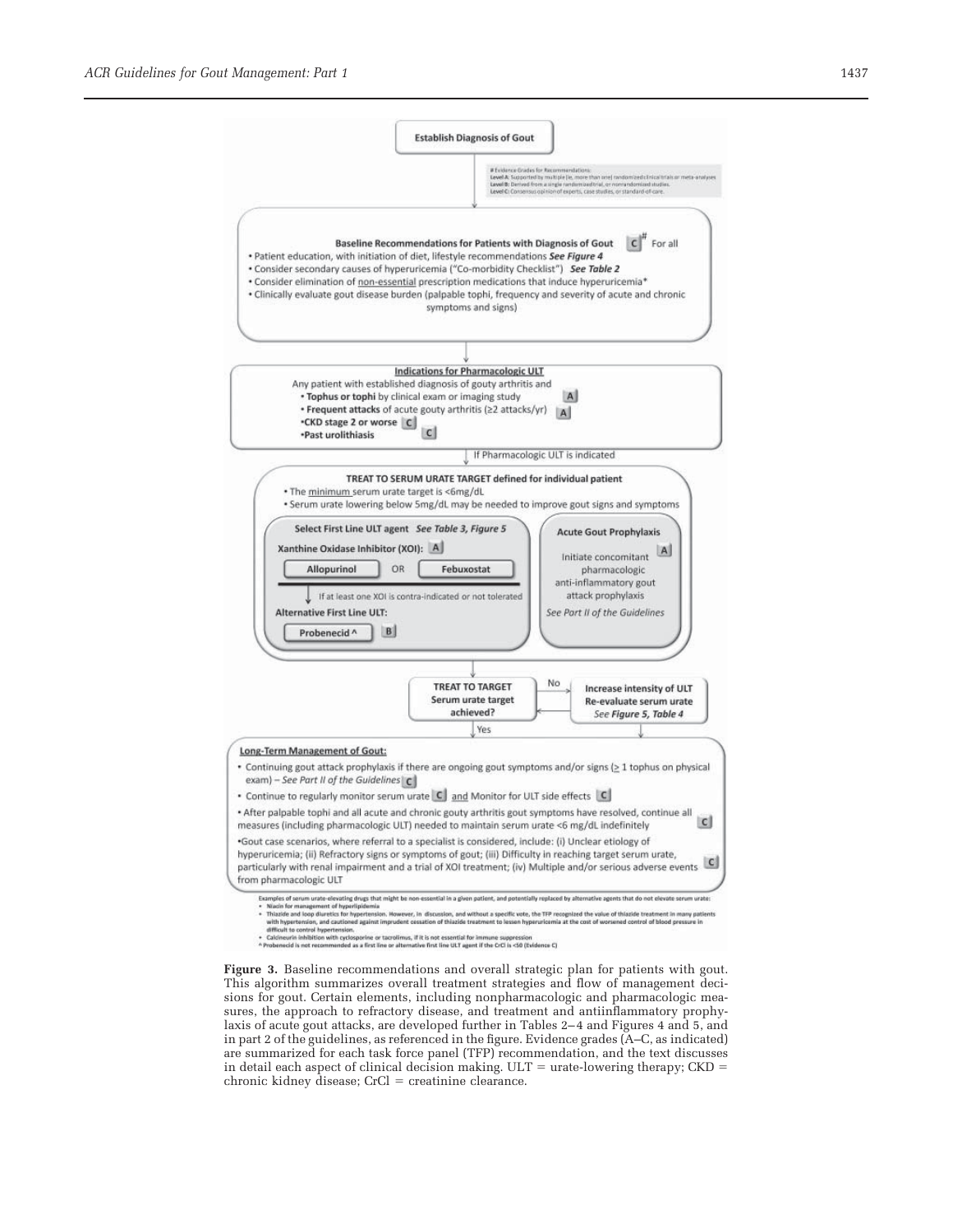| Table 2. Specific recommendation of a comorbidity |
|---------------------------------------------------|
| checklist for gout patients                       |

| Appropriate to consider in the clinical evaluation, and if<br>clinically indicated, to evaluate (evidence C for all)* |
|-----------------------------------------------------------------------------------------------------------------------|
| Obesity, dietary factors                                                                                              |
| Excessive alcohol intake                                                                                              |
| Metabolic syndrome, type 2 diabetes mellitus                                                                          |
| Hypertension+                                                                                                         |
| Hyperlipidemia, modifiable risk factors for coronary                                                                  |
| artery disease or stroke                                                                                              |
| Serum urate-elevating medications+                                                                                    |
| History of urolithiasis                                                                                               |
| Chronic kidney, glomerular, or interstitial renal disease                                                             |
| (e.g., analgesic nephropathy, polycystic kidney disease)                                                              |
| In selected cases, potential genetic or acquired cause of                                                             |
| uric acid overproduction (e.g., inborn error of purine                                                                |
| metabolism or psoriasis, myeloproliferative, or                                                                       |
| lymphoproliferative disease, respectively)                                                                            |
| Lead intoxication                                                                                                     |
| * Evidence grades for recommendations: level $A =$ supported by                                                       |
| multiple (i.e., $>1$ ) randomized clinical trials or meta-analyses; level                                             |
| $B =$ derived from a single randomized trial or nonrandomized                                                         |

studies; level C consensus opinion of experts, case studies, or standard of care. † The task force panel, without a specific vote, recognized the

particular benefits of thiazide diuretics for blood pressure control and outcomes in many patients with hypertension.

duction (by urine uric acid evaluation) in patient subsets with gout clinical disease onset before age 25 years (evidence C) or a history of urolithiasis (evidence C).

The TFP provided guidance for referral to a specialist, with caution to avoid appearing self-serving. Although limited by the absence of outcomes data on potential benefits of referral, the TFP recommended that gout case scenarios including any of the following should be among those where referral to a specialist is considered (evidence C for all): 1) unclear etiology of hyperuricemia; 2) refractory signs or symptoms of gout; 3) difficulty in reaching the target serum urate level, particularly with renal impairment and a trial of XOI treatment; and 4) multiple and/or serious adverse events from pharmacologic ULT.

**Clinical evaluation of gout disease activity and burden.** The TFP recommended clinical evaluation of gout disease symptom severity and burden in individual patients by history and a thorough physical examination for symptoms of arthritis and signs such as tophi and acute and chronic synovitis (evidence C). To be actionable by clinicians, the authors without a specific TFP vote suggested that clinicians can work with patients to record and estimate the number per year and severity (17) of acute attacks of gouty arthritis per year.

**Core recommendations for nonpharmacologic ULT measures in gout.** The TFP recommended certain diet and lifestyle measures for the majority of patients with gout (evidence B and C for individual measures) (Figure 4). Many of the diet and lifestyle measures were recommended for decreasing the risk and frequency of acute gout attacks (12) and lowering serum urate levels, but the primary emphasis of the TFP recommendations in Figure 4

was on diet and lifestyle choices for promotion and maintenance of ideal health and prevention and optimal management of life-threatening comorbidities in gout patients, including coronary artery disease (35,36) and obesity, metabolic syndrome, diabetes mellitus, hyperlipidemia, and hypertension.

Dietary recommendations were grouped into 3 simple qualitative categories, termed "avoid," "limit," or "encourage" (Figure 4). This approach, with rare exceptions (37,38), reflected a general lack of specific evidence from prospective, blinded, randomized clinical intervention trials that linked consumed quantities of individual dietary components to changes in either serum urate levels or gout outcomes. Notably, the replication of hazardous lifestyle risk factors in a conventional clinical research trial would potentially pose both design and ethical difficulties. As such, the TFP deliberated on evidence regarding the impact of exposures to alcohol or purine-rich foods in a short timeframe. The evidence sources were epidemiologic studies of hyperuricemia and incident gout, including long-term prospective analyses (39–42) and internetbased case-crossover studies of specific exposures (43,44). The TFP recommended that gout patients limit their consumption of purine-rich meat and seafood (evidence B) (44) as well as high fructose corn syrup–sweetened soft drinks and energy drinks (evidence C), and encouraged the consumption of low-fat or nonfat dairy products (evidence B) (43) (Figure 4). The TFP voted to encourage vegetable intake in gout patients (evidence C) (Figure 4), having considered evidence in healthy subjects for lowered serum urate levels and urine urolithiasis risk factors associated with dietary vegetable intake (43,45). However, there was no specific TFP vote on the question of avoidance of excess purine intake from food sources other than meat and seafood, such as vegetables and legumes, in gout patients (44). The TFP recommended reduced consumption of alcohol (particularly beer, but also wine and spirits) and avoidance of alcohol overuse in all gout patients (evidence B) (Figure 4). The TFP further recommended abstinence from alcohol consumption for gout patients during periods of active arthritis, especially with inadequate medical control of the disorder and in CTGA (evidence C) (46). Significantly, in discussion by the TFP, without a specific vote, the TFP recognized that diet and lifestyle measures alone provide therapeutically insufficient serum urate–lowering effects and/or gout attack prophylaxis for a large fraction of individuals with gout (12). For example, some clinical trials on diet and fitness have reported only an  $\sim$ 10–18% decrease in serum urate (43). In further discussion by the TFP, again without a specific vote, the TFP viewed this degree of serum urate level lowering as beneficial for all case scenarios, but insufficient to achieve an effective serum urate target in those with sustained hyperuricemia substantially above 7 mg/dl.

**Core recommendations for pharmacologic ULT, including the serum urate target.** Here, and with all other recommendations for drug therapy in parts 1 and 2 of the 2012 ACR guidelines for gout, the recommendations assumed a lack of contraindications, intolerance, serious adverse events, or drug–drug interactions for given agents.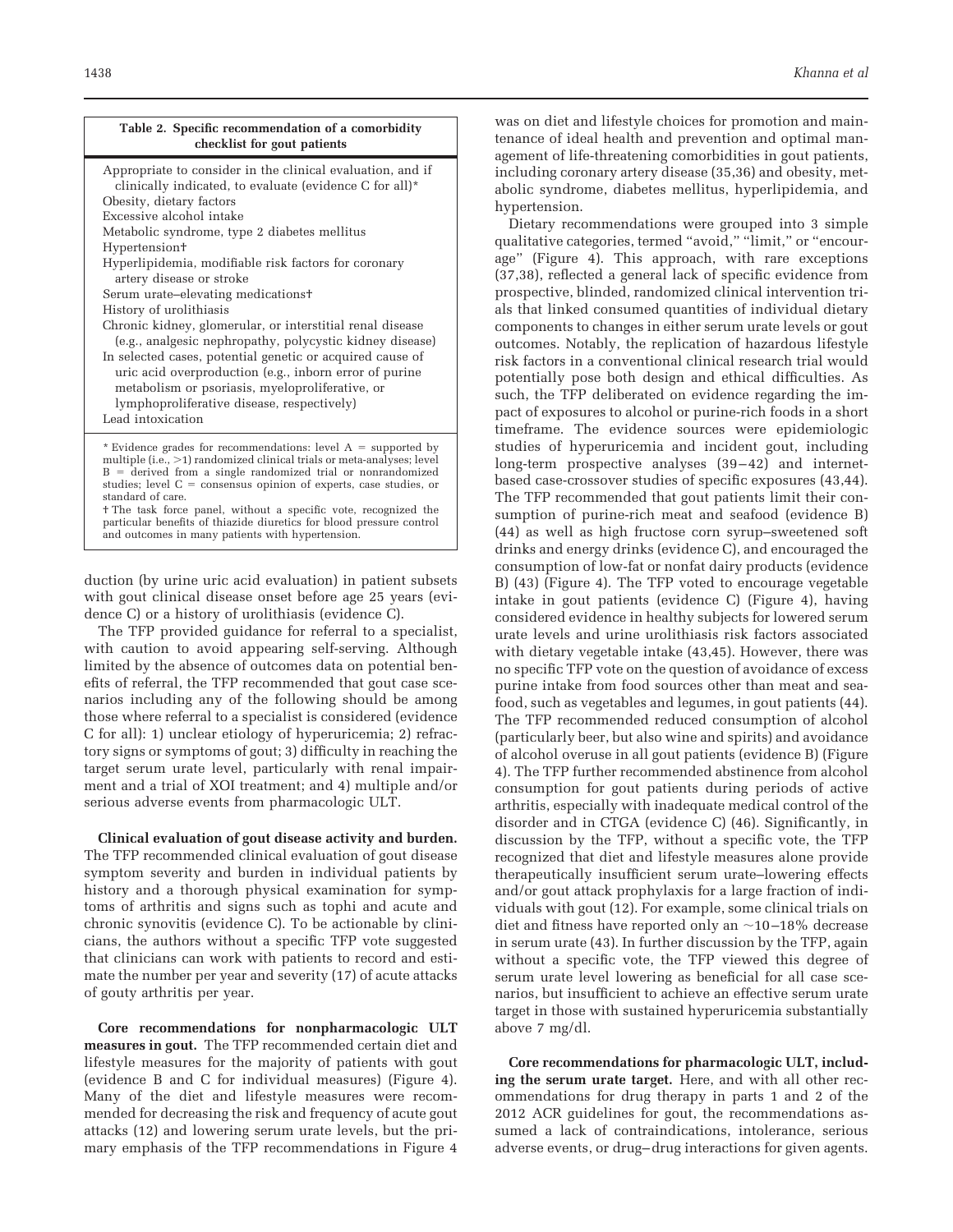# **Specific Recommendations:** GENERAL HEALTH, DIET, AND LIFESTYLE MEASURES FOR GOUT PATIENTS#: # Evidence Grades for Recommendations:

Level A: Supported by multiple (ie, more than one) randomized clinical trials or meta-analyses Level B: Derived from a single randomized trial, or nonrandomized studies Level C: Consensus opinion of experts, case studies, or standard-of-care.

|  | • Weight loss for obese patients, to achieve BMI that promotes general health |  |  |
|--|-------------------------------------------------------------------------------|--|--|
|  |                                                                               |  |  |

• Healthy overall diet ^ • Smoking cessation · Exercise (Achieve physical fitness) - Chau well budgetod

| <b>Avoid</b>                                                                                                                                                                                                                                                   | Limit                                                                                                                                                      | Encourage >                         |
|----------------------------------------------------------------------------------------------------------------------------------------------------------------------------------------------------------------------------------------------------------------|------------------------------------------------------------------------------------------------------------------------------------------------------------|-------------------------------------|
| · Organ meats high in purine content (eg,<br>sweetbreads, liver, kidney)<br>B                                                                                                                                                                                  | Serving Sizes of:<br>· Beef, Lamb, Pork<br>· Seafood with high purine content (eg,<br>B<br>sardines, shellfish)                                            | • Low-fat or non-fat dairy products |
| . High fructose corn syrup-sweetened sodas,<br>other beverages, or foods<br>$\mathsf{C}$                                                                                                                                                                       | • Servings of naturally sweet fruit juices<br>· Table sugar, and sweetened beverages and<br>desserts<br>• Table salt, including in sauces and gravies<br>c | • Vegetables                        |
| • Alcohol overuse (defined as more than 2<br>servings per day for a male and 1 serving per<br>day for a female) in all gout patients<br>B<br>. Any alcohol use in gout during periods of<br>frequent gout attacks, or advanced gout<br>under poor control<br>C | • Alcohol (particularly beer, but also wine and<br>spirits) in all gout patients<br>B                                                                      |                                     |

^Without a specific task force panel (TFP) vote, adherence to diets for cardiac health and control of co-morbidities such as obesity, metabolic syndrome, diabetes, hyperlipidemia, and hypertension was stressed for gout patients, as appropriate.

The TFP recommendation to "encourage" intake was not intended to advocate excesses in consumption of specific dietary items. There was a lack of TFP voting consensus on: Cherries and Cherry Products, Ascorbate (In Supplements or Foods), Nuts, Legumes. The TFP did not specifically vote on the question of limits on consumption of purinerich vegetables and legumes.

**Figure 4.** Specific task force panel (TFP) recommendations on general health, diet, and lifestyle measures for gout patients. The TFP recommendations on nonpharmacologic measures for gout patients are shown, including a program of broad diet and lifestyle measures. The recommendations encompass measures not only for decreasing the risk and frequency of acute gout attacks and lowering serum urate, but also with a major emphasis on maintenance of ideal health and prevention and best practice management of cardiovascular and metabolic diseases. Dietary recommendations were grouped into 3 simple qualitative categories, termed "avoid," "limit," and "encourage," reflecting a general lack of specific evidence from prospective, blinded, randomized clinical intervention trials linking consumed quantities of individual dietary components to changes in either serum urate or to gout signs and symptoms. Specific TFP votes on dietary components resulting in a "lack of consensus" are also cited.  $BMI = body$  mass index.

The TFP recommended gout with CKD stage 2–5 or endstage renal disease as an appropriate indication, by itself, for pharmacologic ULT (evidence C) in patients with prior gout attacks and current hyperuricemia. In pharmacologic ULT, certain treatment choices (e.g., probenecid) and drug dosing decisions (e.g., allopurinol) are impacted by the creatinine clearance. The TFP, without a direct vote, discussed and recognized the clinical value of accurate measurement of creatinine clearance, not simply the serum creatinine, in ascertaining the degree of renal impairment. However, the scope of the project did allow for detailed prescriptive recommendations regarding specific ULT drug doses, usage of individual agents in the presence of a given degree of either renal impairment, or other comorbidities such as hepatic impairment.

TFP recommendations for pharmacologic ULT, shown graphically in Figure 3, included recommendation of XOI therapy with either allopurinol or febuxostat as the firstline pharmacologic approach (evidence A). The panel did not preferentially recommend either XOI over the other XOI drug. In doing so, the TFP weighed the lack of published safety data for febuxostat in the setting of stage 4 or worse CKD. Probenecid was recommended as an alternative first-line pharmacologic ULT option in the setting of contraindication or intolerance to at least 1 XOI agent (evidence B). However, the TFP did not recommend probenecid as a first-line ULT monotherapy in those with a creatinine clearance below 50 ml/minute.

The TFP recommended that pharmacologic ULT could be started during an acute gout attack, provided that effec-

C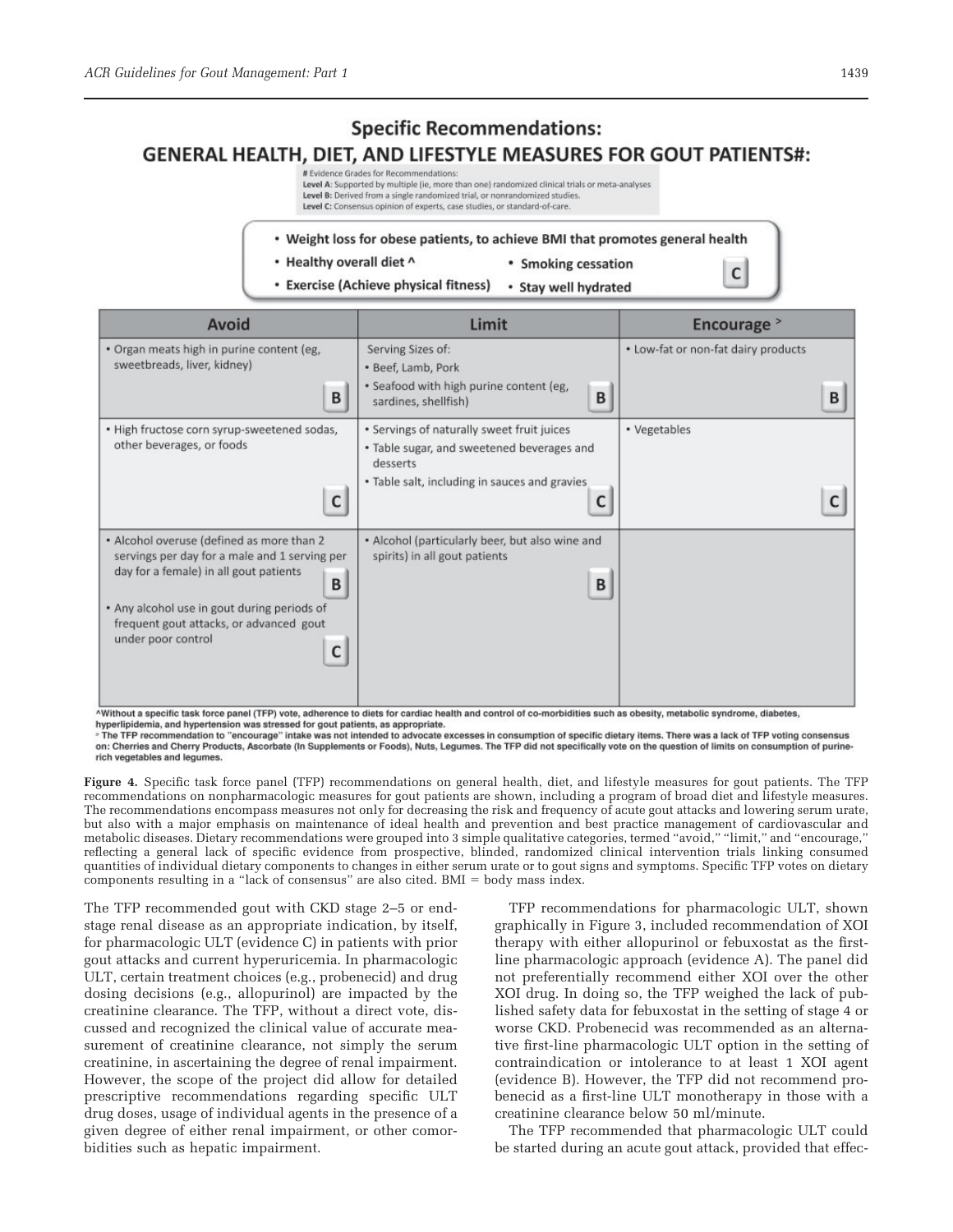tive antiinflammatory management has been instituted (evidence C). The TFP recommended regular monitoring of serum urate (every 2–5 weeks) during ULT titration, including continuing measurements once the serum urate target is achieved (every 6 months; evidence C). The TFP weighed this measure as particularly useful to monitor adherence, given that poor adherence to ULT is a common problem in gout patients (16).

The TFP recommended that the goal of ULT is to achieve a serum urate level target at a minimum of  $<6$  mg/dl in all gout case scenarios (evidence A). Moreover, the TFP recommended that the target serum urate level should be lowered sufficiently to durably improve signs and symptoms of gout, including palpable and visible tophi detected by physical examination, and that this may involve therapeutic serum urate level lowering to below 5 mg/dl (evidence B).

**Recommendations specific to allopurinol dosing and pharmacogenetics.** TFP recommendations for use of allopurinol in gout are summarized in Table 3. Importantly, the TFP recommended that the starting dosage of allopurinol should be no greater than 100 mg per day (evidence B) (47), consistent with prior Food and Drug Administration (FDA) and EULAR guidelines (21). The rationale of the TFP was partly that a low allopurinol starting dose could reduce early gout flares after ULT initiation (26), and partly as a component of risk management with respect to the potential for severe hypersensitivity reaction to allopurinol (47), discussed in further detail below. The TFP recommended gradual upward titration of the allopurinol maintenance dose every 2–5 weeks to an appropriate maximum dose for gout, in order to treat to the serum urate target appropriate for the individual patient (evidence C).

The TFP weighed robust evidence that allopurinol monotherapy at doses of 300 mg or less daily failed to achieve the serum urate level target of  $<$ 6 mg/dl (26,46) or  $<$ 5 mg/dl (48,49) in more than half of the subjects with gout. The TFP reviewed small studies in which the allopurinol dose was titrated above 300 mg daily in gout with overall success in achieving the serum urate target (49,50). Importantly, in doing so, the TFP also recommended that the maintenance dosage of allopurinol can be raised above 300 mg per day, even in those with renal impairment, provided there is adequate patient education and regular monitoring for drug hypersensitivity and other adverse events, such as pruritis, rash, and elevated hepatic transaminases, as well as attention to potential development of eosinophilia (evidence B).

The TFP next considered the issue of measures to reduce the incidence of severe allopurinol hypersensitivity reactions, here termed allopurinol hypersensitivity syndrome (AHS). TFP discussion recognized the potential for hospitalization and severe morbidity and the reported mortality rate of 20 –25% in AHS (51,52). The estimated incidence of AHS is  ${\sim}$ 1:1,000 in the US, and its spectrum includes not only Stevens-Johnson syndrome and toxic epidermal necrolysis, but also systemic disease with a clinical constellation of features such as eosinophilia, vasculitis, rash, and major end-organ disease (53). Concurrent thiazide use and renal impairment have been implicated as risk factors

#### **Table 3. Core recommendations in the use of allopurinol and uricosuric ULT in gout\***

#### Allopurinol

- Starting dosage should be no greater than 100 mg/day for any patient, and start at 50 mg/day in stage 4 or worse CKD (evidence B)
- Gradually titrate maintenance dose upward every 2–5 weeks to appropriate maximum dose in order to treat to chosen SUA target (evidence C)
- Dose can be raised above 300 mg daily, even with renal impairment, as long as it is accompanied by adequate patient education and monitoring for drug toxicity (e.g., pruritis, rash, elevated hepatic transaminases; evidence B)
- Prior to initiation, consider HLA–B\*5801 in selected patients, specifically in subpopulations at higher risk for severe allopurinol hypersensitivity reaction (e.g., Koreans with stage 3 or worse CKD, and Han Chinese and Thai irrespective of renal function; evidence A)

Uricosuric therapy

- Probenecid is the first choice among uricosuric agents for ULT monotherapy (evidence B)
- In gout patients with a creatinine clearance  $\leq$  50 ml/ minute, probenecid is not recommended as first-line ULT monotherapy (evidence C)
- Use of agents other than probenecid with clinically significant uricosuric effects, such as fenofibrate and losartan, can be therapeutically useful as components of a comprehensive ULT strategy (evidence B)
- History of urolithiasis contraindicates first-line uricosuric urate-lowering monotherapy (evidence C) Urinary uric acid should be measured before initiation
- of uricosuric ULT (evidence C) Elevated urine uric acid indicative of uric acid overproduction contraindicates uricosuric ULT (evidence C)
- Continue to monitor urinary uric acid during uricosuric ULT (evidence C)
- Consider urine alkalinization (e.g., with potassium citrate) with monitoring of urine pH, in addition to increased fluid intake, as a risk management strategy for urolithiasis (evidence C)

 $*$  ULT = urate-lowering therapy; CKD = chronic kidney disease;  $SUA =$  serum uric acid.

for AHS (50,54,55). A widely employed risk management strategy has been a non– evidence-based algorithm for allopurinol maintenance dosing, calibrated to renal impairment (evidence C) (56); importantly, the TFP did not recommend this strategy.

In their evaluation of the allopurinol starting dose as a component of risk management strategy, the TFP first weighed evidence that the highest risk of severe allopurinol hypersensitivity reaction is in the first few months of therapy. A recent case– controlled retrospective analysis of AHS and allopurinol starting dose (47) further supported the aforementioned recommendation by the TFP of a starting dose of allopurinol of no more than 100 mg daily, and the TFP recommendation of an even lower starting dose of allopurinol (50 mg daily) in stage 4 or worse CKD (evidence B).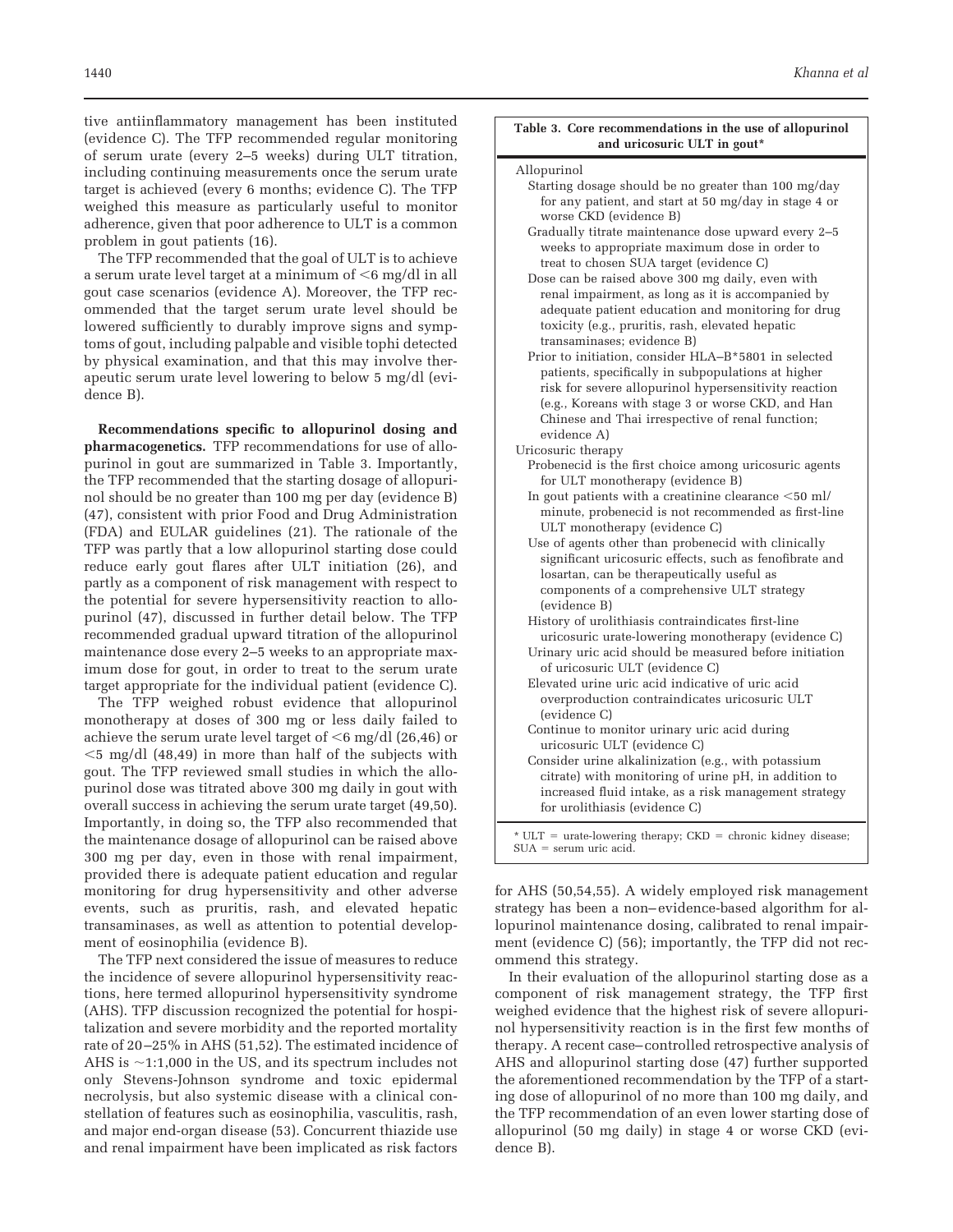|                                                                                                                                     | <b>CASE SCENARIOS 1-9</b>                                                        |  |     |   |   |   |   |   |               |
|-------------------------------------------------------------------------------------------------------------------------------------|----------------------------------------------------------------------------------|--|-----|---|---|---|---|---|---------------|
|                                                                                                                                     | No tophi on $\rightarrow \leftarrow$ > 1 Tophus on exam<br>exam                  |  |     |   |   |   |   |   | $\rightarrow$ |
|                                                                                                                                     | Intermittent Symptoms $\rightarrow\leftarrow$ CTGA $\rightarrow$<br>$\leftarrow$ |  |     |   |   |   |   |   |               |
| <b>PHARMACOLOGIC ULT ESCALATION: MEASURE</b>                                                                                        | 1                                                                                |  | 3   | 4 | 5 | 6 | 7 | 8 | 9             |
| <b>SINGLE AGENT XOI</b> titrated to maximum appropriate dose<br>(Alternative if XOI contra-indicated or not tolerated : Probenecid) | $+$ <sup>5</sup>                                                                 |  | $+$ |   |   |   |   |   |               |
| Serum urate target not achieved, continuing disease activity                                                                        |                                                                                  |  |     |   |   |   |   |   |               |
| Add URICOSURIC* to XOI with both agents titrated to<br>maximum appropriate dose                                                     | $+$ §                                                                            |  |     |   |   |   |   |   |               |
| Serum urate target not achieved, continuing disease activity                                                                        |                                                                                  |  |     |   |   |   |   |   |               |
| <b>PEGLOTICASE</b>                                                                                                                  |                                                                                  |  |     |   |   |   |   |   |               |

Case Scenarios 1-3: Progressively mild, moderate, and severe frequency of intermittent acute gout symptoms (without tophi on physical exam) are evaluated for case scenarios numbered 1, 2, and 3, respectively.

Case Scenarios 4-6: Progressively mild, moderate, and severe frequency of intermittent acute gout symptoms (with one or more tophi detected on physical exam) are evaluated for case scenarios numbered 4, 5, and 6, respectively.

Case Scenarios 7-9: Progressive severity of Chronic Tophaceous Gouty Arthropathy (CTGA), as anatomically mild, moderate, and severe chronic tophaceous arthritis, are evaluated in case scenarios numbered 7, 8, and 9, respectively.

§ Finding of a tophus or tophi on imaging study, or CKD Stage 2-5, or ESRD, are appropriate indications for first line pharmacologic ULT in Scenario 1.

<sup>1</sup> Failure of combination XOI and uricosuric therapy at maximum appropriate doses is an acceptable indication for consideration of Pegloticase therapy in Scenario 5.

\*Uricosuric ULT choices in combination with XOI inhibitor therapy can include probenecid, or off-label use of losartan or fenofibrate.

**Figure 5.** Case scenario–specific escalation of pharmacologic urate-lowering therapy (ULT) in gout, including approach to refractory disease. The figure, which accompanies Table 4, shows task force panel (TFP) recommendations for patients with continuing gout disease activity and focuses on escalating pharmacologic ULT measures, particularly for refractory disease. Each of the fundamental case scenarios is considered. Case scenario numbering of 1–9 refers to those gout clinical scenarios specifically detailed in Figures 1A and B above. The chronic tophaceous gouty arthropathy (CTGA) case scenarios numbered 7–9 are additionally shown in photographs in Figure 2. These recommendations specifically assume that for each case scenario: 1) the serum urate target needed to achieve improved gout signs and symptoms has not yet been achieved, 2) appropriate nonpharmacologic ULT measures have been applied, and 3) appropriate treatment and antiinflammatory prophylaxis are employed for attacks of acute gouty arthritis. Evidence grades for individual TFP votes to recommend that are shown here are summarized in the text. In the figure, the decision-making symbol  $+$  indicates therapeutic appropriateness, with  $$ indicative of either a therapeutically inappropriate measure or one with uncertain risk:benefit ratio. The decision-making symbol  $\pm$ indicates that the TFP recommended this therapeutic measure as appropriate only in specific conditions in a clinical scenario, marked by the symbol § or  $\P$  that refers to particular circumstances described below the figure. CKD = chronic kidney disease; ESRD = end-stage renal disease;  $XOI = xanthine oxidase inhibitor.$ 

| Table 4. Summary of recommendations for case scenarios of refractory disease in gout (Figure 5), including combination oral<br>ULT and use of pegloticase*                                                                                                                                                                                                                                                                                                                                                                                                                                                                                                                                                                                                                                                                                                                                                                                                                                            |  |
|-------------------------------------------------------------------------------------------------------------------------------------------------------------------------------------------------------------------------------------------------------------------------------------------------------------------------------------------------------------------------------------------------------------------------------------------------------------------------------------------------------------------------------------------------------------------------------------------------------------------------------------------------------------------------------------------------------------------------------------------------------------------------------------------------------------------------------------------------------------------------------------------------------------------------------------------------------------------------------------------------------|--|
| Attempt upward dose titration of 1 XOI to respective maximum appropriate dose (evidence A)<br>Febuxostat can be substituted for allopurinol or vice versa in the event of drug intolerance and adverse events, and such a<br>substitution should be considered after initial failure of upward dose titration of 1 XOI (evidence C) <sup>+</sup><br>Effective therapeutic options include addition of a uricosuric agent (e.g., probenecid, fenofibrate, or losartan) to an XOI drug<br>(evidence B) or vice versa (evidence C)<br>Pegloticase is appropriate for patients with severe gout disease burden and refractoriness to, or intolerance of, conventional and<br>appropriately dosed ULT (evidence $A$ ) $\ddagger$<br>Pegloticase therapy is not recommended as first-line ULT agent for any case scenarios<br>LACK OF CONSENSUS: appropriate duration of pegloticase therapy relative to intended and achieved decrease in symptoms<br>and signs of gout, including decrease in tophus size |  |
| $*$ ULT = urate-lowering therapy; $XOI =$ xanthine oxidase inhibitor.<br>+ Important drug label information includes that febuxostat and allopurinol should not be used in combination with each other.<br># Important drug label information includes that pharmacologic oral ULT agents should be discontinued during the course of pegloticase therapy to<br>avoid masking the loss of a pegloticase serum urate-lowering effect associated with an increased risk of pegloticase infusion reactions.                                                                                                                                                                                                                                                                                                                                                                                                                                                                                              |  |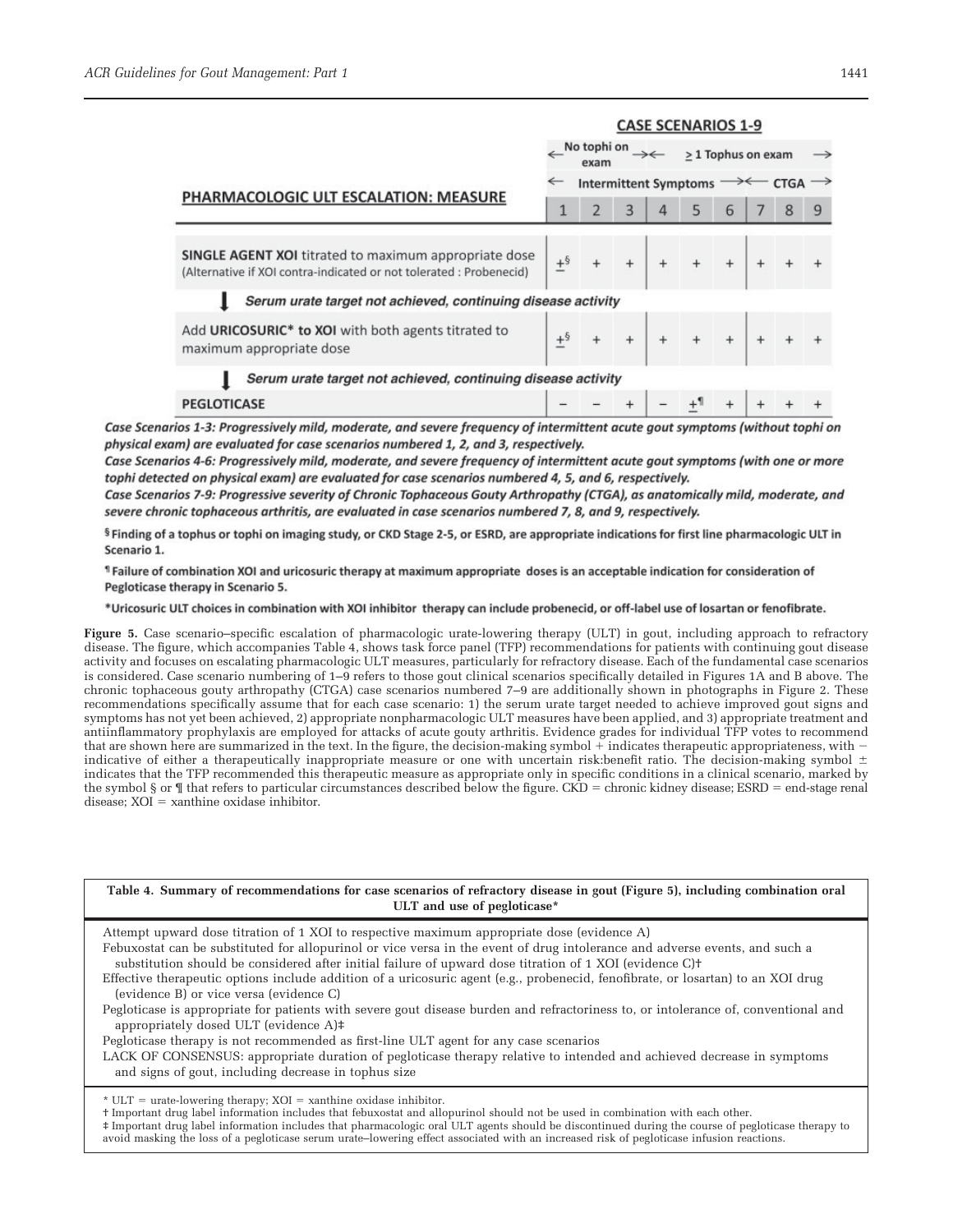The TFP also weighed the rapidly emerging area of pharmacogenetics to screen for AHS (53,57,58), and recommended that, prior to initiation of allopurinol, HLA– B\*5801 testing should be considered in select patient subpopulations at an elevated risk for AHS (evidence A). Those with HLA–B\*5801 and of Korean descent with stage 3 or worse CKD (HLA–B\*5801 allele frequency  ${\sim}$ 12%), or of Han Chinese or Thai extraction irrespective of renal function (HLA–B\*5801 allele frequency  $\sim$ 6–8%), have been highlighted in the literature as prime examples of subjects at high risk for AHS, marked by HLA–B\*5801 hazard ratios of several hundred (59 – 61). Such high-risk individuals were recommended to be prescribed an alternative to allopurinol if HLA–B\*5801 positive (evidence A). The TFP recommended that the HLA–B\*5801 screening be done by the rapid, widely available polymerase chain reaction (PCR)– based approach (evidence A) that, in only  $\sim$ 10% of tests, requires more cumbersome followup HLA– B\*5801 sequencing for inconclusive results. Significantly, the TFP did not recommend universal HLA–B\*5801 allopurinol screening. Current evidence informing this TFP decision included that whites with an HLA–B\*5801 prevalence of  ${\sim}2\%$  had a substantially lower HLA–B\*5801 hazard ratio and negative predictive value of the test than in the aforementioned Asian subpopulations (53,58,62).

**Recommendations specific to primary uricosuric uratelowering monotherapy.** Under conditions where uricosuric monotherapy was employed as a primary ULT modality (Table 3), probenecid was recommended by the TFP as the first choice among uricosuric drugs currently available in the US (evidence B). The TFP recommended that a history of urolithiasis contraindicates first-line use of a potent uricosuric agent for ULT (evidence C), given that probenecid (and benzbromarone, which is unavailable in the US) was associated with an  ${\sim}9{-}11\%$  risk of urolithiasis (63,64). Specific TFP recommendations for risk management in uricosuric ULT also included initial measurement and monitoring of urine uric acid, and that an elevated urine uric acid level indicative of uric acid overproduction contraindicates uricosuric ULT. There was no TFP consensus on assay of undissociated urine uric acid, or use of Simkin's Index and similar calculation on spot urine, in risk management in uricosuric therapy (63). The TFP did recommend that when initiating uricosuric ULT, patients should also be instructed to increase fluid intake and consider urine alkalinization (e.g., with potassium citrate; evidence C for all) (63), but no quantitative parameters were voted on for these measures, in view of lack of evidence.

**Recommendations on pharmacologic ULT decision making in gout, including case scenarios with mild, moderate, or severe disease activity or CTGA.** The TFP voted on clinical decision making in each of the 9 case scenarios when the serum urate target had not yet been met and under circumstances where gout remained symptomatic (i.e., where there were 1 or more continuing clinical signs and symptoms of gout, such as recent acute gout attacks, tophi, and chronic gouty arthritis) (Figure 5 and Table 4).

In doing so, the TFP, in limited voting scenarios, first considered the potential role of imaging in the evaluation of disease burden and clinical decision making on ULT gout. The TFP recommended the utility of high-resolution ultrasound, CT, or dual-energy CT (evidence B) to detect tophi, and the utility of plain radiographic findings consistent with tophi (such as characteristic bone erosion; evidence C). The TFP also voted that the ultrasound "double contour sign" was consistent with nontophaceous urate crystal deposition on the surface of articular cartilage (evidence B). However, the TFP did not recommend use of the double contour sign as a sufficient indicator for initiating or increasing the intensity of ULT, given that the sign was detected in joints of  ${\sim}25\%$  subjects with asymptomatic hyperuricemia in a recent study (65). Conversely, in a recent study, the double contour sign was not universally detectable (i.e., absent in  $\sim$ 33% of subjects in an ultrasound survey of multiple joints in each subject) in patients with early gout not receiving ULT (66).

For all 9 case scenarios when the serum urate target has not been met, the TFP recommended upward dose titration of 1 XOI (allopurinol or febuxostat) to the respective maximum appropriate dose for the individual patient (evidence A) (Figure 5 and Table 4). The maximum FDAapproved dose of allopurinol is 800 mg daily, and for febuxostat is 80 mg daily. Given the request for an international frame of the gout guidelines by the ACR, the TFP recommended increasing febuxostat up to 120 mg daily, a dose approved in many countries outside the US, in the specific scenario of active disease refractory to appropriately dosed oral ULT (evidence A). The TFP further recommended, and broadly so in the 9 case scenarios, that if upward titration of the initial XOI agent was not tolerated or did not achieve the serum urate target, substitution of another XOI was an appropriate first-line option (evidence C).

Notably, the TFP recommended probenecid and other agents with clinically significant uricosuric effects, such as fenofibrate and losartan, as therapeutically useful in a comprehensive ULT program in refractory disease (evidence B). Specifically, the TFP recommended a combination oral ULT approach (i.e., 1 XOI agent [allopurinol or febuxostat] and 1 uricosuric agent [probenecid, fenofibrate, or losartan being the currently available agents in the US]) as an option when the serum urate target has not been met across the 9 case scenarios (evidence B) (67–69) (Figure 5 and Table 4).

Last, the TFP recommended pegloticase as appropriate only in the case scenarios with severe gout disease burden and refractoriness to, or intolerance of, appropriately dosed oral ULT options (evidence A) (Figure 5 and Table 4). In 2 large placebo-controlled randomized clinical trials, pegloticase 8 mg every 2 weeks was effective in reducing the serum uric acid level to  $< 6$  mg/dl in 42% of patients versus 0% in the placebo group at 6 months (27). In addition, 45% of patients receiving pegloticase 8 mg every 2 weeks had complete resolution of 1 or more tophi versus 8% in the placebo group, with significant improvement in chronic arthropathy and health-related quality of life. Importantly, the TFP did not recommend pegloticase as a first-line ULT for any case scenarios. The TFP also did not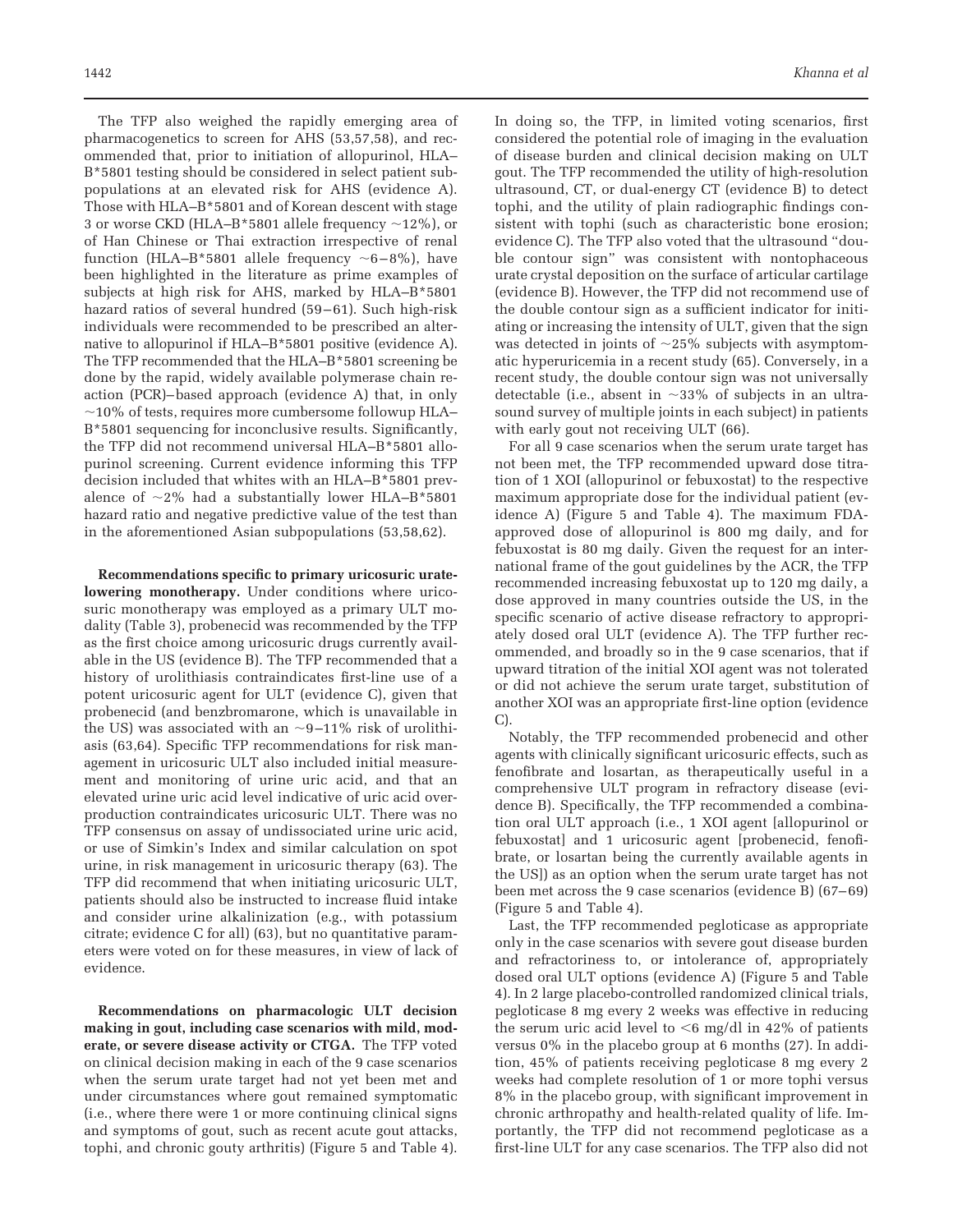achieve consensus on the appropriate duration of pegloticase therapy once decreased symptoms and signs of gout, including decrease in size (or resolution) of tophi on clinical examination, had been achieved.

#### **Discussion**

We present the first ACR evidence- and consensus-based pharmacologic and nonpharmacologic management recommendations for gout, the product of a formal group consensus process. The thorough systematic review of the literature essential to this project was timely. Comparable gout guidelines independently (i.e., not developed with pharmaceutical company support) assembled at the level of national and multinational rheumatology societies in the last decade by EULAR and the BSR did not comprehensively evaluate newer evidence and therapies, including febuxostat and pegloticase (21,24). The ACRsponsored work presented here in part 1 of the guidelines focused on systematic disease management and uratelowering measures in all gout patients and in refractory disease, including CTGA. The work first addressed core aspects of patient education, which includes discussion with the patient of the role of uric acid excess in gout and as key long-term treatment target, and impacts heavily on ULT treatment adherence and ultimate efficacy (34). Based on the existing evidence in patients with gout, the TFP was able to generate a set of diet and lifestyle recommendations for gout, but the recommendations are dominated or superseded, for good reason, by diet and lifestyle recommendations for life-threatening comorbidities common in gout patients, such as atherosclerosis, diabetes mellitus, and hypertension. There was only limited advice on specific serving sizes and quantities, as was the case for prior gout recommendations of this nature (21). Clearly, more research is needed in diet and lifestyle modifications for gout, especially for direct intervention studies (34).

The TFP also recommended that all gout patients have a thorough clinical evaluation of disease activity and burden, and appropriate attention to possible etiologies of hyperuricemia in each patient, with potential modification of secondary causes of hyperuricemia such as comorbidities and specific medications that elevate serum urate. However, the TFP did not vote on specific indications for employing imaging studies to assess disease burden or treatment responses in gout. This issue should be updated in the next few years, as more studies appear on the use of high-resolution ultrasound and dual-energy CT that may inform disease classification and prognosis in gout, and as more outcomes data emerge on ULT-induced alterations in imaging findings of gout (70).

Specific TFP recommendations on indications for pharmacologic ULT initiation were accompanied by novel TFP recommendations that either allopurinol or febuxostat is appropriate as the first line of pharmacologic ULT, although the issue of allopurinol nontitration in comparison to clinical trial designs for these agents was recognized. Probenecid was recommended as an alternative first-line therapy if at least 1 XOI drug was contraindicated or not tolerated, but probenecid monotherapy was not recommended as a first-line approach in those with a creatinine clearance less than 50 ml/minute*.* In discussion, TFP reservations on probenecid included lack of data on longterm safety and efficacy in stage 3 CKD (given that creatinine clearance 50 ml/minute was an exclusion criterion in some studies [48,69]). Reservations also included multiple drug interactions, the  ${\sim}9\%$  risk of urolithiasis, and the complexity of risk management in dose escalation of probenecid ULT as a monotherapy. There was an unexpected lack of TFP consensus on ideal approaches to monitor uric acid excretion to lessen the risk of urolithiasis risk management during probenecid ULT as monotherapy.

Treating to a serum urate target was evaluated in detail. The TFP consolidated previous EULAR and BSR recommendations (21,24), here recommending that serum urate should be lowered in patients with gout to achieve, at a minimum, a serum urate level  $\leq 6$  mg/dl. In those with greater disease severity and urate burden, such as those with tophi detected on physical examination and with CTGA, the TFP recommended that the serum urate level may need to be lowered below 5 mg/dl to achieve better disease control.

Dosing, efficacy, and safety of allopurinol were addressed at length, since allopurinol is the most commonly prescribed ULT worldwide. First, TFP recommendations reinforced both the previous EULAR guidelines (21) and FDA guidance for risk management to initiate allopurinol at no more than 100 mg daily, and to start allopurinol at 50 mg daily in patients with stage 4 or worse CKD. Second, the TFP recommended steady upward titration of allopurinol soon after initiation, accompanied by adequate patient education and monitoring for drug toxicity. Recent clinical trial evidence that allopurinol doses of 300 mg or less daily fail to achieve target serum urate in the majority of gout patients informed the TFP recommendation that, with appropriate risk management, allopurinol can be advanced above 300 mg daily to achieve the serum urate target, including in patients with CKD. The TFP, for all degrees of renal impairment, did not recommend the AHS risk management strategy of Hande et al (56), in which a non– evidence-based algorithm for allopurinol maintenance dosing had been calibrated to renal impairment. However, the authors, without a specific TFP vote, are concerned about the lack of long-term safety data for allopurinol dosing above 300 mg daily, particularly with significant renal impairment, which is associated with increased allopurinol toxicity (50,71).

The TFP also made the novel recommendation that rapid PCR-based HLA–B\*5801 screening should be considered as a risk management component in subpopulations where both the HLA–B\*5801 allele frequency is elevated and the HLA–B\*5801–positive subjects have a very high hazard ratio ("high risk") for severe allopurinol hypersensitivity reaction (e.g., Koreans with stage 3 [or worse] CKD and all those of Han Chinese and Thai descent). It is anticipated that additional high-risk subpopulations for AHS will be identified in future studies.

The TFP recommended uricosuric therapy as a valuable component of comprehensive urate-lowering strategies. Specific novel TFP recommendations on appropriateness of use of combination XOI and uricosuric ULT as a secondline approach in refractory disease across the case scenarios studied here reinforce BSR recommendations on such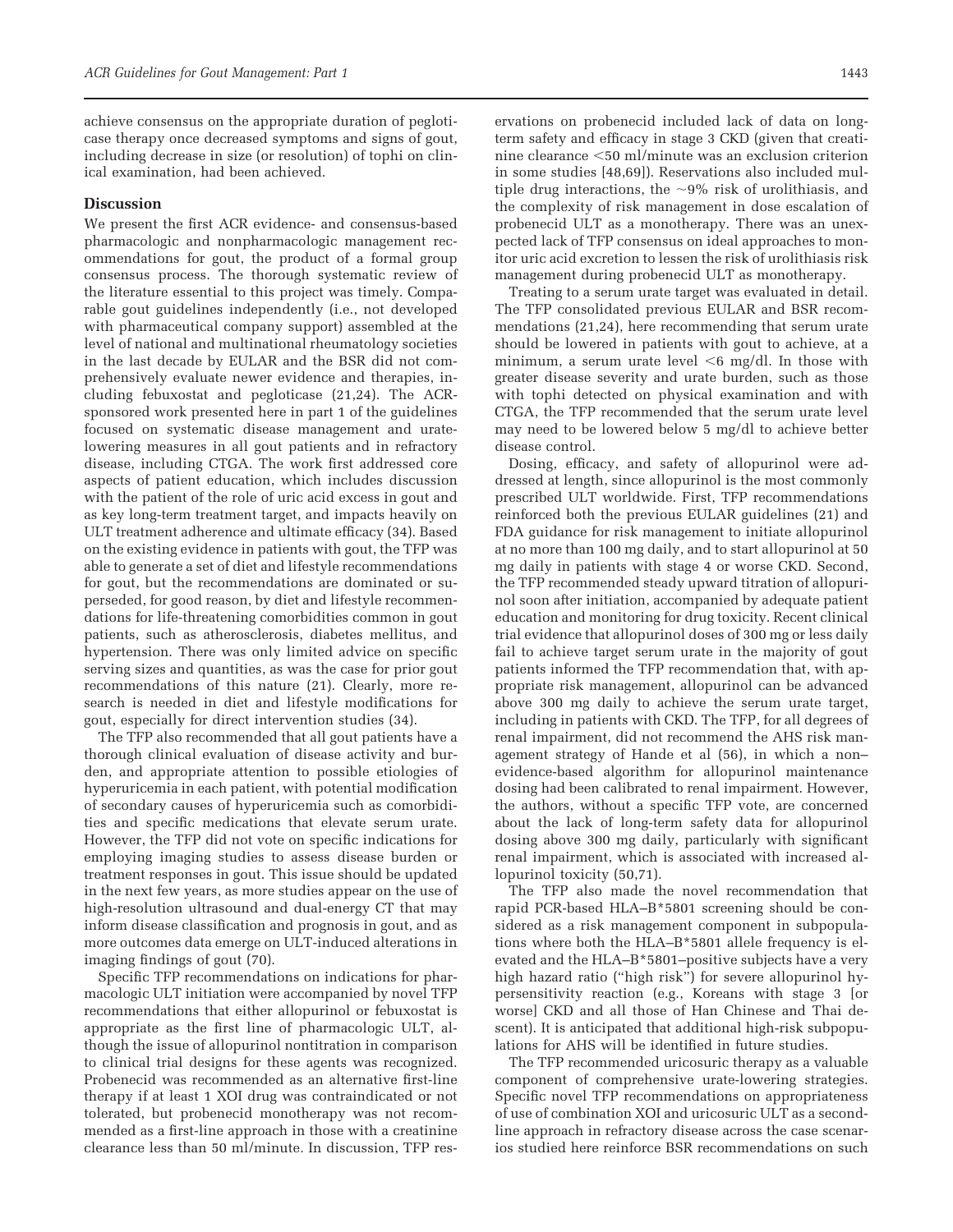a combination therapy (24). Significantly, for combination with an XOI drug, the TFP recommended not simply probenecid, but also as alternatives, other medications with less marked uricosuric effects (fenofibrate and losartan). However, the authors recognize that the published data are limited. The authors believe that ongoing and further studies will help understand how to optimize combinations of uricosuric agents with XOI therapy to decrease the risk of uricosuric-induced urolithiasis, while increasing the velocity of size reduction of body urate stores and tophi (67).

Based on results of placebo-controlled trials in study populations with particularly severe gout, the TFP recommended pegloticase as a third-line agent in distinct case scenarios of refractory disease with failure of appropriately dosed oral ULT, including in CTGA. Clinical trials directly comparing pegloticase to appropriate maximally dosed first- and second-line oral medication regimens of the agents recommended here would be of interest in severe gout, including CTGA.

Limitations of the ACR gout guidelines include the quality and quantity of evidence evaluated. For part 1 of the gout guidelines, the majority of evidence reviewed, upon which recommendations were based, was level C, with less than 20% level A evidence. For ULT clinical trials, study designs comparing allopurinol to febuxostat, where both agents are titrated to attempt to achieve the serum urate target, would be more informative than past trials (26,72,73). Another issue was variability in end points and outcome measures (e.g., gout attack frequency, serum urate, tophus size reduction, and health-related quality of life) in the clinical trials reviewed. Moreover, there are likely differences in "real-world" patients compared to those in most large industry-sponsored clinical trials. Clearly, further studies are needed in both the ULT and CTGA domains of gout.

The RAND/UCLA methodology utilized for this project did not allow us to address the important clinical practice and societal implications of treatment costs, which clearly impact patient and provider preferences for gout management options recommended by the TFP as effective. For example, the authors recognize the potential cost issues of the ULT recommendations presented, since, for example, febuxostat is substantially more expensive than allopurinol or probenecid. We note that a recent single technology appraisal with cost analysis done by an independent evidence review group of the National Institute for Health and Clinical Excellence concluded that febuxostat should be recommended for ULT in gout only in patients with contraindications or intolerance to allopurinol (25). Conversely, PCR-based HLA–B\*5801 pharmacogenetics screening for allopurinol is a one-time test and relatively inexpensive, but raises new questions about the added costs to gout management, particularly for populations where the risk of AHS is low (53,57,58). Last, third-line ULT with pegloticase is an expensive biologic therapy approach for gout, and additional biologic agents for gout therapy are currently being developed and investigated. Cost-effectiveness trials and analyses are particularly timely for emerging therapies in gout.

The ACR guidelines for ULT in gout presented herein, and for treatment and antiinflammatory prophylaxis of

gouty arthritis presented in a separate article (part 2 of the guidelines) (17), will require updating as new evidence emerges for appropriate evaluation and management of gout advances and new medications achieve regulatory agency approval. Increased comparative studies of goutspecific health-related quality of life impairment and disease activity outcomes for ULT agents and regimens evaluated here will be of particular interest, given cost, long-term safety, and other considerations such as cardiovascular disease outcomes. It is hoped that publication of these guidelines, along with effective patient education in gout treatments and the objectives and safety issues of management, will improve patient adherence, quality of care, and outcomes in management of gout.

**Addendum.** Therapies that were approved after the original literature review, or diet and lifestyle measures studied after the original literature review, are not included in these recommendations.

### **ACKNOWLEDGMENTS**

We thank Ms Amy Miller and Ms Regina Parker of the ACR for administrative support and guidance. Drs. Jennifer Grossman (UCLA), Michael Weinblatt (Brigham and Women's Hospital, Harvard Medical School), Ken Saag (University of Alabama, Birmingham), and Ted Ganiats (University of California, San Diego) provided valuable guidance on the objectives and process. Rikke Ogawa (UCLA) provided greatly appreciated service as a medical research librarian.

#### **AUTHOR CONTRIBUTIONS**

All authors were involved in drafting the article or revising it critically for important intellectual content, and all authors approved the final version to be published. Dr. Terkeltaub had full access to all of the data in the study and takes responsibility for the integrity of the data and the accuracy of the data analysis.

**Study conception and design.** Dinesh Khanna, Fitzgerald, Puja P. Khanna, Bae, Neogi, Pillinger, Merill, Lee, Prakash, Perez-Ruiz, Choi, Jasvinder A. Singh, Dalbeth, Kaplan, Mandell, Schumacher, Robbins, Wenger, Terkeltaub.

**Acquisition of data.** Dinesh Khanna, Fitzgerald, Puja P. Khanna, Bae, Manjit K. Singh, Pillinger, Lee, Prakash, Gogia, Taylor, Choi, Kaplan, Kerr, King, Edwards, Mandell, Wenger, Terkeltaub.

**Analysis and interpretation of data.** Dinesh Khanna, Fitzgerald, Puja P. Khanna, Bae, Manjit K. Singh, Neogi, Merill, Lee, Prakash, Kaldas, Lioté, Choi, Kaplan, Niyyar, Jones, Yarows, Roessler, Kerr, King, Levy, Furst, Mandell, Schumacher, Robbins, Wenger, Terkeltaub.

#### **REFERENCES**

- 1. Neogi T. Clinical practice: gout. N Engl J Med 2011;364:443– 52.
- 2. Terkeltaub R. Update on gout: new therapeutic strategies and options. Nat Rev Rheumatol 2010;6:30-8.
- Dalbeth N, Aati O, Gao A, House M, Liu Q, Horne A, et al. Assessment of tophus size: a comparison between physical measurement methods and dual-energy computed tomography scanning. J Clin Rheumatol 2012;18:23–7.
- 4. Dalbeth N, Clark B, Gregory K, Gamble G, Sheehan T, Doyle A, et al. Mechanisms of bone erosion in gout: a quantitative analysis using plain radiography and computed tomography. Ann Rheum Dis 2009;68:1290 –5.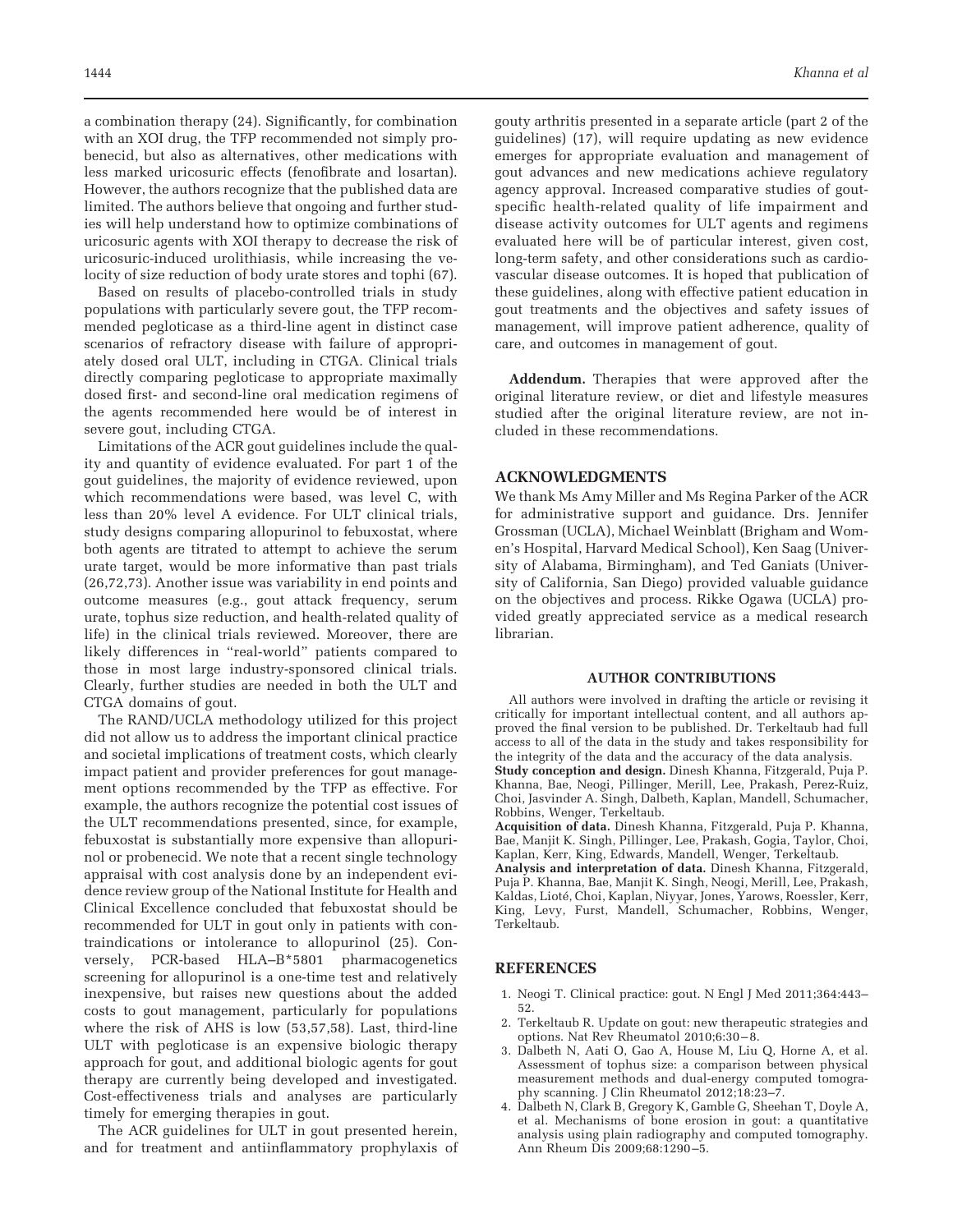- utility of dual-energy CT for evaluation of tophaceous gout. Radiographics 2011;31:1365–75. 6. Zhu Y, Pandya BJ, Choi HK. Prevalence of gout and hyperuricemia in the US general population: the National Health and
- Nutrition Examination Survey 2007–2008. Arthritis Rheum 2011;63:3136 – 41. 7. Bhole V, de Vera M, Rahman MM, Krishnan E, Choi H. Epi-
- demiology of gout in women: fifty-two–year followup of a prospective cohort. Arthritis Rheum 2010;62:1069 –76.
- 8. Pillinger MH, Goldfarb DS, Keenan RT. Gout and its comorbidities. Bull NYU Hosp Jt Dis 2010;68:199 –203.
- 9. Brook RA, Forsythe A, Smeeding JE, Lawrence EN. Chronic gout: epidemiology, disease progression, treatment and disease burden. Curr Med Res Opin 2010;26:2813–21.
- 10. Roddy E, Doherty M. Epidemiology of gout. Arthritis Res Ther 2010;12:223.
- 11. McAdams DeMarco MA, Maynard JW, Baer AN, Gelber AC, Young JH, Alonso A, et al. Diuretic use, increased serum urate levels, and risk of incident gout in a population-based study of adults with hypertension: the Atherosclerosis Risk in Communities cohort study. Arthritis Rheum 2012;64:121–9.
- 12. Choi HK. A prescription for lifestyle change in patients with hyperuricemia and gout. Curr Opin Rheumatol 2010;22:165– 72.
- 13. Becker MA, Schumacher HR, Benjamin KL, Gorevic P, Greenwald M, Fessel J, et al. Quality of life and disability in patients with treatment-failure gout. J Rheumatol 2009;36:1041-8.
- 14. Khanna PP, Khanna D. Health-related quality of life and outcome measures in gout. In: Terkeltaub R, editor. Gout and other crystal arthropathies. 1st ed. Philadelphia: Elsevier; 2011. p. 217–25.
- 15. Singh JA, Hodges JS, Toscano JP, Asch SM. Quality of care for gout in the US needs improvement. Arthritis Rheum 2007;57: 822–9.
- 16. Harrold LR, Andrade SE, Briesacher BA, Raebel MA, Fouayzi H, Yood RA, et al. Adherence with urate-lowering therapies for the treatment of gout. Arthritis Res Ther 2009;11:R46.
- 17. Khanna D, Khanna PP, FitzGerald JD, Singh MK, Bae S, Neogi T, et al. 2012 American College of Rheumatology guidelines for management of gout. Part 2: therapy and antiinflammatory prophylaxis of acute gouty arthritis. Arthritis Care Res (Hoboken) 2012;64:1447– 61.
- 18. Neogi T, George J, Rekhraj S, Struthers AD, Choi H, Terkeltaub RA. Are either or both hyperuricemia and xanthine oxidase directly toxic to the vasculature? A critical appraisal [review]. Arthritis Rheum 2012;64:327–38.
- 19. Brook R. The RAND/UCLA Appropriateness Method. In: Mc-Cormick KA, Moore SR, Siegel RA, editors. Methodology perspectives: AHCPR no. 95-0009. Rockville (MD): Public Health Service; 1994. p. 59 –70.
- 20. Zhang W, Doherty M, Pascual E, Bardin T, Barskova V, Conaghan P, et al. EULAR evidence based recommendations for gout. Part I: diagnosis. Report of a task force of the Standing Committee for International Clinical Studies Including Therapeutics (ESCISIT). Ann Rheum Dis 2006;65:1301–11.
- 21. Zhang W, Doherty M, Bardin T, Pascual E, Barskova V, Conaghan P, et al. EULAR evidence based recommendations for gout. Part II: management. Report of a task force of the EULAR Standing Committee for International Clinical Studies Including Therapeutics (ESCISIT). Ann Rheum Dis 2006;65:1312– 24.
- 22. Romeijnders AC, Gorter KJ. Summary of the Dutch College of General Practitioners' "gout" standard. Ned Tijdschr Geneeskd 2002;146:309 –13. In Dutch.
- 23. Yamanaka H. Revised version of guideline for the management of hyperuricemia and gout. Nihon Rinsho 2008;66: 643– 6. In Japanese.
- 24. Jordan KM, Cameron JS, Snaith M, Zhang W, Doherty M, Seckl J, et al. British Society for Rheumatology and British Health Professionals in Rheumatology guideline for the management of gout. Rheumatology (Oxford) 2007;46:1372– 4.
- 25. Stevenson M, Pandor A. Febuxostat for the management of

hyperuricaemia in patients with gout: a NICE single technology appraisal. Pharmacoeconomics 2011;29:133– 40.

- 26. Becker MA, Schumacher HR, Espinoza LR, Wells AF, Mac-Donald P, Lloyd E, et al. The urate-lowering efficacy and safety of febuxostat in the treatment of the hyperuricemia of gout: the CONFIRMS trial. Arthritis Res Ther 2010;12:R63.
- 27. Sundy JS, Baraf HS, Yood RA, Edwards NL, Gutierrez-Urena SR, Treadwell EL, et al. Efficacy and tolerability of pegloticase for the treatment of chronic gout in patients refractory to conventional treatment: two randomized controlled trials. JAMA 2011;306:711–20.
- 28. Choi HK, Al-Arfaj AM, Eftekhari A, Munk PL, Shojania K, Reid G, et al. Dual energy computed tomography in tophaceous gout. Ann Rheum Dis 2009;68:1609 –12.
- 29. Dalbeth N, Schauer C, MacDonald P, Perez-Ruiz F, Schumacher HR, Hamburger S, et al. Methods of tophus assessment in clinical trials of chronic gout: a systematic literature review and pictorial reference guide. Ann Rheum Dis 2011; 70:597– 604.
- 30. Shekelle PG, Woolf SH, Eccles M, Grimshaw J. Clinical guidelines: developing guidelines. BMJ 1999;318:593– 6.
- 31. Hunt SA, Abraham WT, Chin MH, Feldman AM, Francis GS, Ganiats TG, et al. ACC/AHA 2005 guideline update for the diagnosis and management of chronic heart failure in the adult: a report of the American College of Cardiology/American Heart Association Task Force on Practice Guidelines (Writing Committee to Update the 2001 Guidelines for the Evaluation and Management of Heart Failure). Developed in collaboration with the American College of Chest Physicians and the International Society for Heart and Lung Transplantation: endorsed by the Heart Rhythm Society. Circulation 2005;112:e154 –235.
- 32. Singh JA, Furst DE, Bharat A, Curtis JR, Kavanaugh AF, Kremer JM, et al. 2012 update of the 2008 American College of Rheumatology recommendations for the use of disease-modifying antirheumatic drugs and biologic agents in the treatment of rheumatoid arthritis. Arthritis Care Res (Hoboken) 2012;64:625–39.
- 33. Grossman JM, Gordon R, Ranganath VK, Deal C, Caplan L, Chen W, et al. American College of Rheumatology 2010 recommendations for the prevention and treatment of glucocorticoid-induced osteoporosis. Arthritis Care Res (Hoboken) 2010;62:1515–26.
- 34. Rees F, Jenkins W, Doherty M. Patients with gout adhere to curative treatment if informed appropriately: proof-ofconcept observational study. Ann Rheum Dis 2012. E-pub ahead of print.
- 35. Krishnan E, Baker JF, Furst DE, Schumacher HR. Gout and the risk of acute myocardial infarction. Arthritis Rheum 2006;54: 2688 –96.
- 36. Krishnan E, Svendsen K, Neaton JD, Grandits G, Kuller LH. Long-term cardiovascular mortality among middle-aged men with gout. Arch Intern Med 2008;168:1104 –10.
- 37. Dalbeth N, Ames R, Gamble GD, Horne A, Wong S, Kuhn-Sherlock B, et al. Effects of skim milk powder enriched with glycomacropeptide and G600 milk fat extract on frequency of gout flares: a proof-of-concept randomised controlled trial. Ann Rheum Dis 2012;71:929 –34.
- 38. Dessein PH, Shipton EA, Stanwix AE, Joffe BI, Ramokgadi J. Beneficial effects of weight loss associated with moderate calorie/carbohydrate restriction, and increased proportional intake of protein and unsaturated fat on serum urate and lipoprotein levels in gout: a pilot study. Ann Rheum Dis 2000;59:539 – 43.
- 39. Choi HK, Atkinson K, Karlson EW, Willett W, Curhan G. Purine-rich foods, dairy and protein intake, and the risk of gout in men. N Engl J Med 2004;350:1093–103.
- 40. Choi HK, Atkinson K, Karlson EW, Willett W, Curhan G. Alcohol intake and risk of incident gout in men: a prospective study. Lancet 2004;363:1277– 81.
- 41. Choi HK, Willett W, Curhan G. Fructose-rich beverages and the risk of gout in women. JAMA 2010;304:2270-8.
- 42. Choi HK, Curhan G. Soft drinks, fructose consumption, and